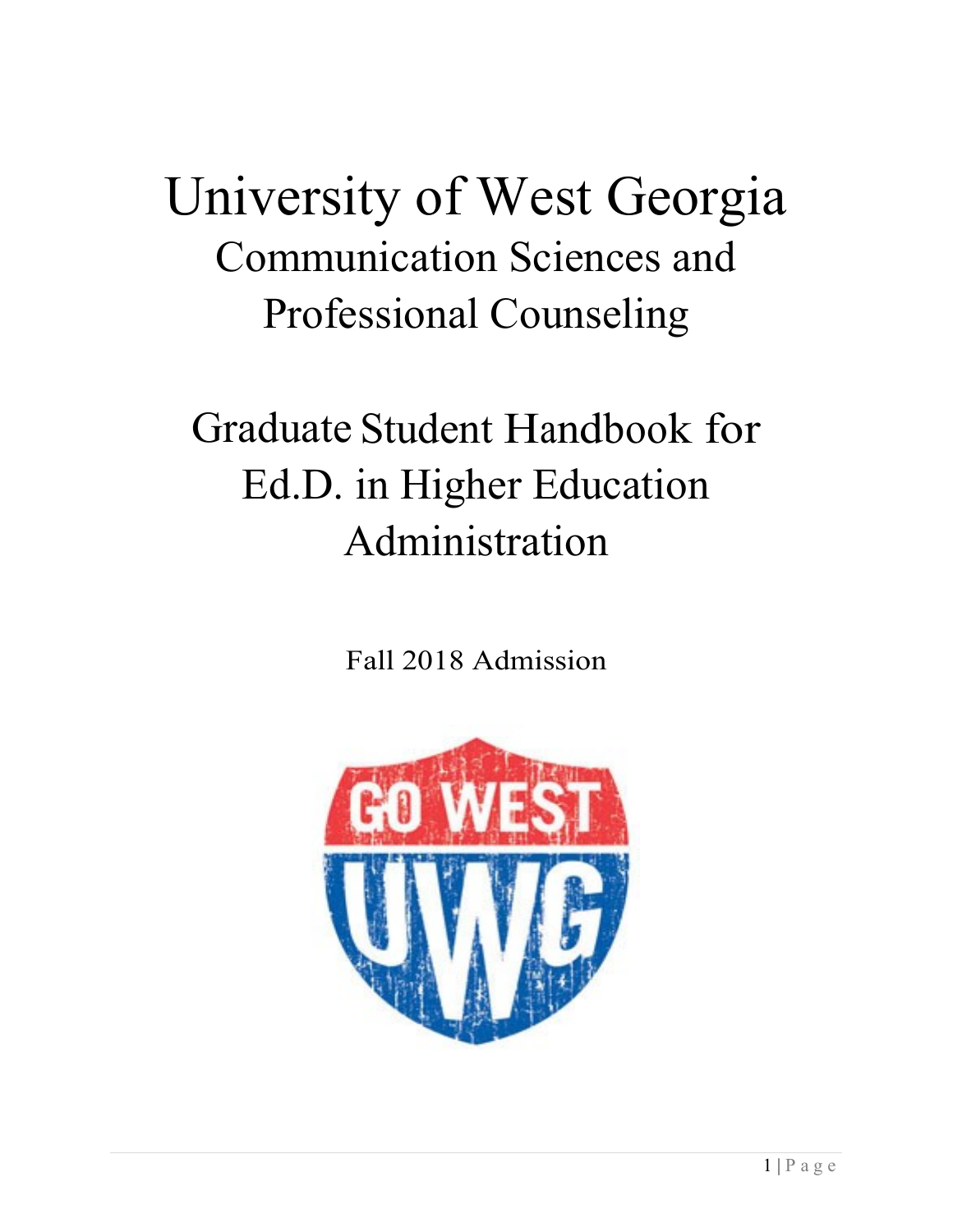# **Table of Contents**

| Communication Sciences and Professional Counseling Vision and Mission Statement8 |  |
|----------------------------------------------------------------------------------|--|
|                                                                                  |  |
|                                                                                  |  |
|                                                                                  |  |
|                                                                                  |  |
|                                                                                  |  |
|                                                                                  |  |
|                                                                                  |  |
|                                                                                  |  |
|                                                                                  |  |
|                                                                                  |  |
|                                                                                  |  |
|                                                                                  |  |
|                                                                                  |  |
|                                                                                  |  |
|                                                                                  |  |
|                                                                                  |  |
|                                                                                  |  |
|                                                                                  |  |
|                                                                                  |  |
|                                                                                  |  |
|                                                                                  |  |
|                                                                                  |  |
|                                                                                  |  |
|                                                                                  |  |
|                                                                                  |  |
|                                                                                  |  |
|                                                                                  |  |
|                                                                                  |  |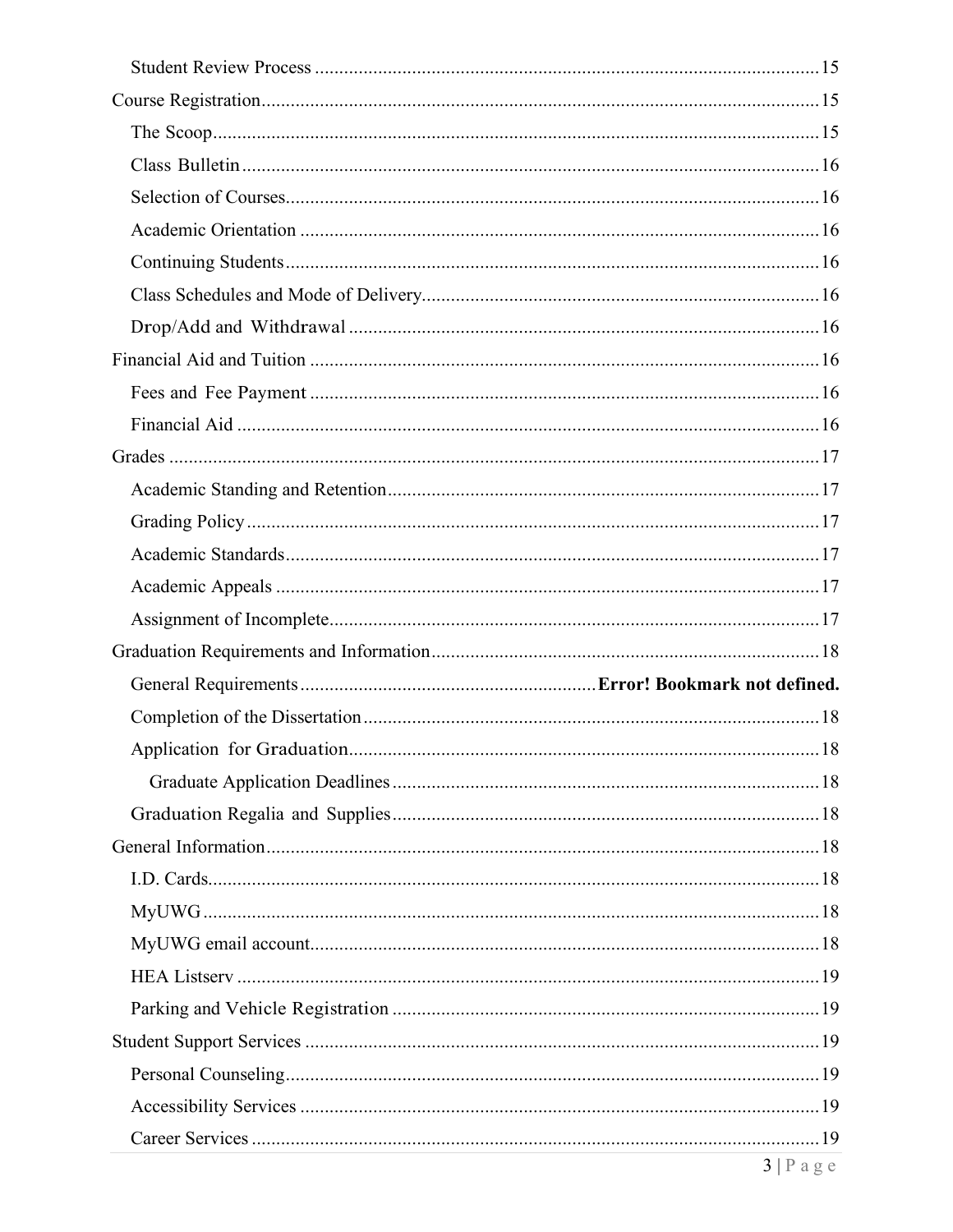| 22 |
|----|
| 23 |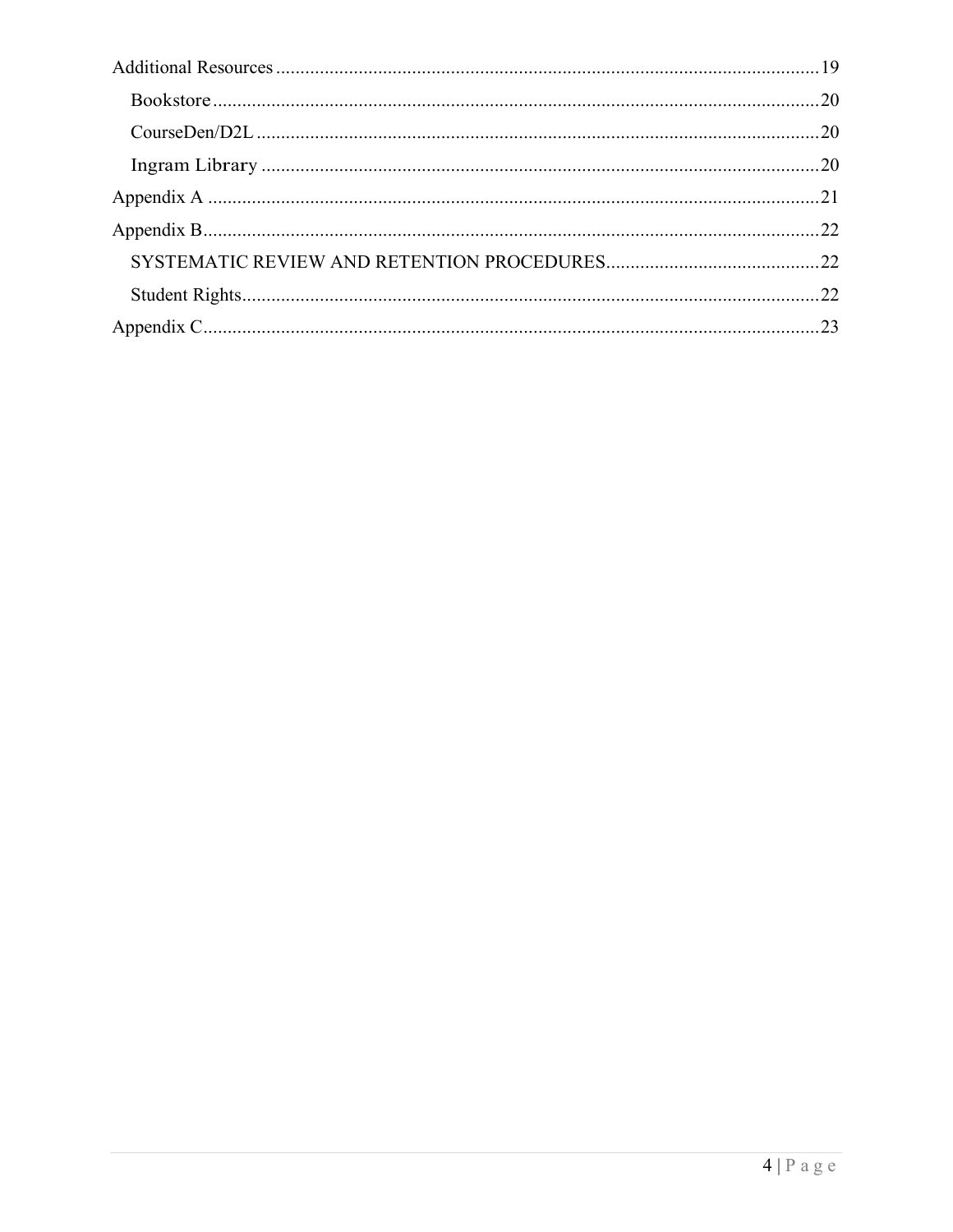The statements set forth in this handbook are for informational purposes only and should not be construed as the basis of a contract between a student and the University of West Georgia or the d Department of Communication Sciences and Professional Counseling. While every effort will be made to ensure accuracy of the material stated herein, the University of West Georgia, Department of Communication Sciences and Professional Counseling, and the Area of Counselor Education and College Student Affairs reserves the right to change any provision listed in this handbook, including but not limited to academic requirements for graduation and availability of courses and programs of study without actual notice to individual students. Every effort will be made to keep students advised of such changes.

University of West Georgia students are provided a MyUWG e-mail account. The University considers this account to be an official means of communication between the University and the student. The purpose of the official use of the student e-mail account is to provide an effective means of communicating important university related information to UWG students in a timely manner. It is the student's responsibility to check his or her email.

Information regarding academic requirements for graduation will be available in the offices of the Registrar and Deans of major schools and colleges. It is the responsibility of each student to keep apprised of current graduation requirements for a degree program in which he or she is enrolled.

In the event that an administrative hearing officer or a court of record determines that "publications" issued by the college create a contractual or quasi-contractual relationship with any person, the amount of damages recoverable by the parties shall be limited to the amount of consideration paid by the person for the privilege of admission, enrollment, continued enrollment, or other service rendered by the institution to such person. As used herein, the term "publications" (without limiting the generality of the normal meaning of the term) shall be deemed to include any and all written forms or other documents issued by the institution concerning applications for admission, enrollment or continued enrollment, waivers of liability, consents to medical treatment, dormitory occupancy, and any and all other written forms, documents, letters or other materials issued by the college in furtherance of its educational mission.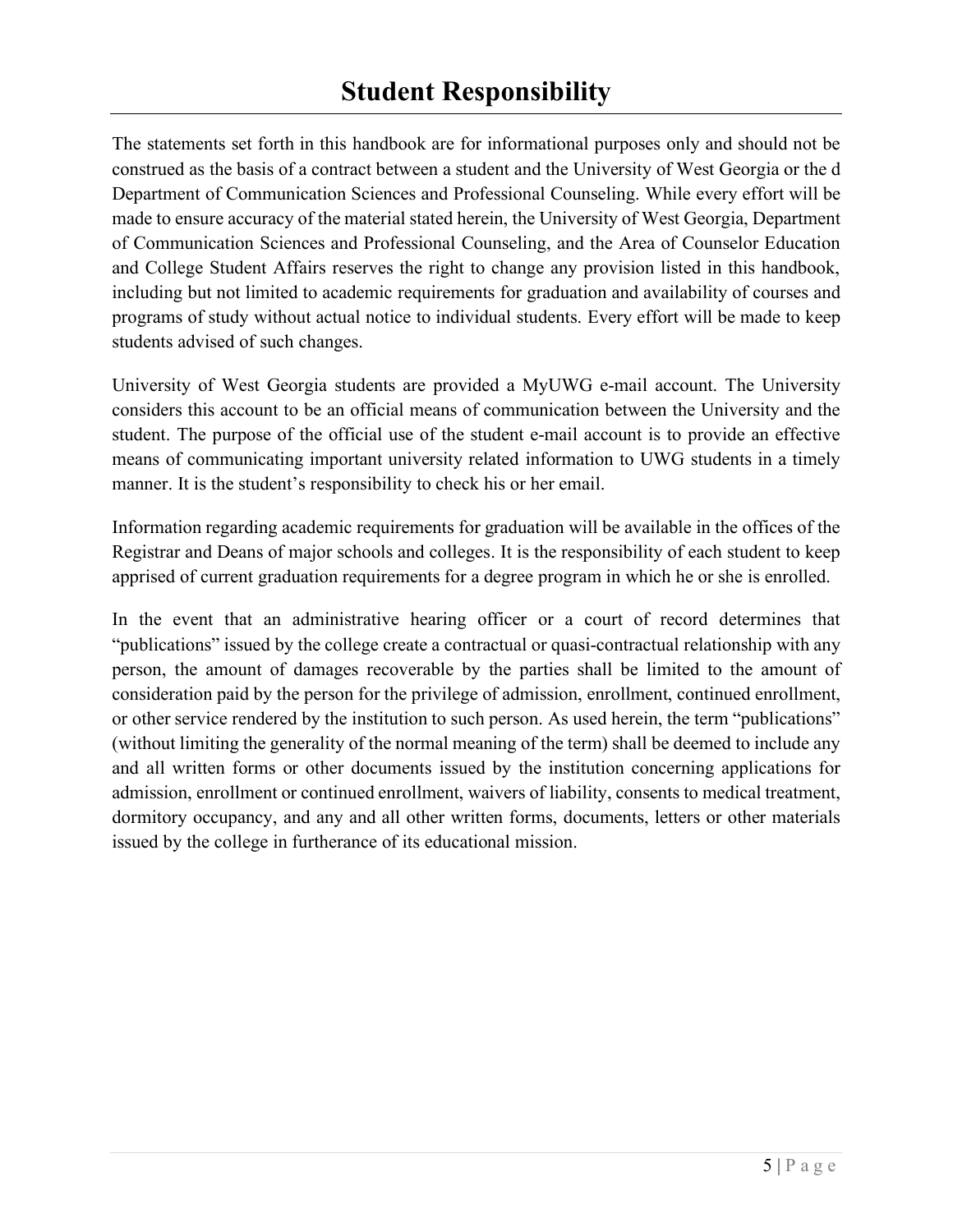# **Introduction and Welcome**

Welcome to the Higher Education Administration (HEA) program in the Department of Communication Sciences and Professional Counseling in the Area of Counselor Education and College Student Affairs. The faculty and staff are pleased that you have selected the University of West Georgia (UWG) for the pursuit of your doctoral education. We are committed to making this a positive educational, personal, and professional growth experience.

On behalf of the faculty in Counselor Education and College Student Affairs, I would like to welcome you to the University of West Georgia (UWG) and to the doctoral program in Higher Education Administration. We are excited to have you here and look forward to working with you during this time of growth and continued professional development.

The Ed.D. in Higher Education Administration is an *applied* doctorate with an emphasis on the application of knowledge through continued practice. A new cohort is admitted each Fall semester. The 60-hour program is completed in three years of continuous enrollment in a completely on-line format. The program builds upon a strong foundation developed through previous graduate education and professional experience.

General program information, policies, and procedures are included in this handbook and are intended to provide guidance as you progress through the program. The faculty and staff are pleased that you have selected UWG for the pursuit of your doctoral degree. We are committed to making this experience a hallmark of your professional career.

Sincerely,

 $-1$ Matt Varga, Ph.D.

Associate Professor of Counselor Education and College Student Affairs Director, EdD Professional Counseling and Supervision Director, EdD Higher Education Administration Department of Communication Sciences and Professional Counseling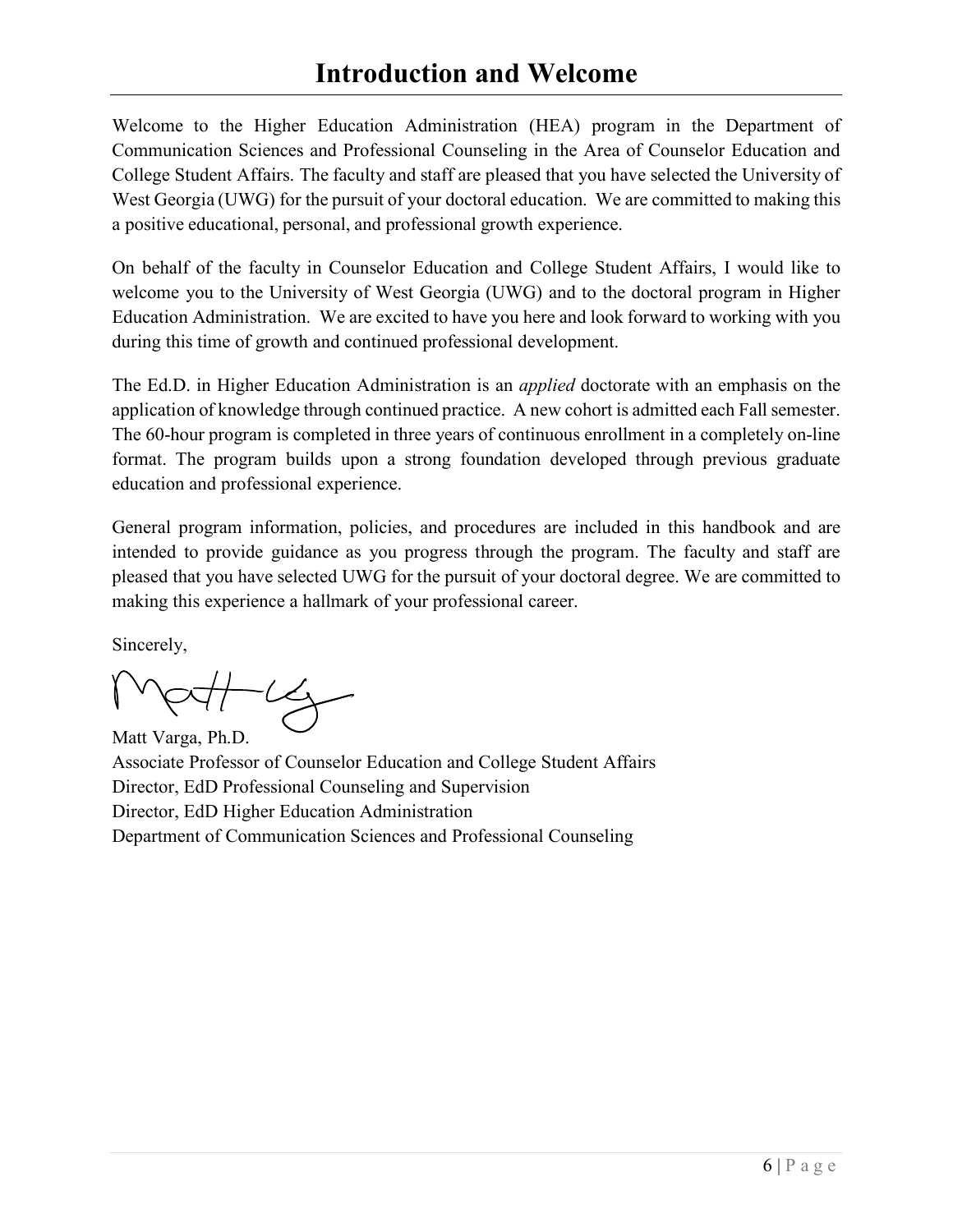

# **Overview of the Department**

The Department of Communication Sciences and Professional Counseling is housed in the College of Education (COE) at the University of West Georgia, and is home to the graduate degree programs in Counseling with an emphasis in College Student Affairs and the Doctorate in Higher Education Administration as well as undergraduate and graduate degree programs in Speech Language Pathology.

It is the policy of CSC to actively recruit students from a variety of backgrounds, experiences, and cultural influences. Our faculty and students have diverse backgrounds, and the program strives to maintain multicultural awareness and appreciation. The department is committed to recruiting even more students and faculty from diverse backgrounds.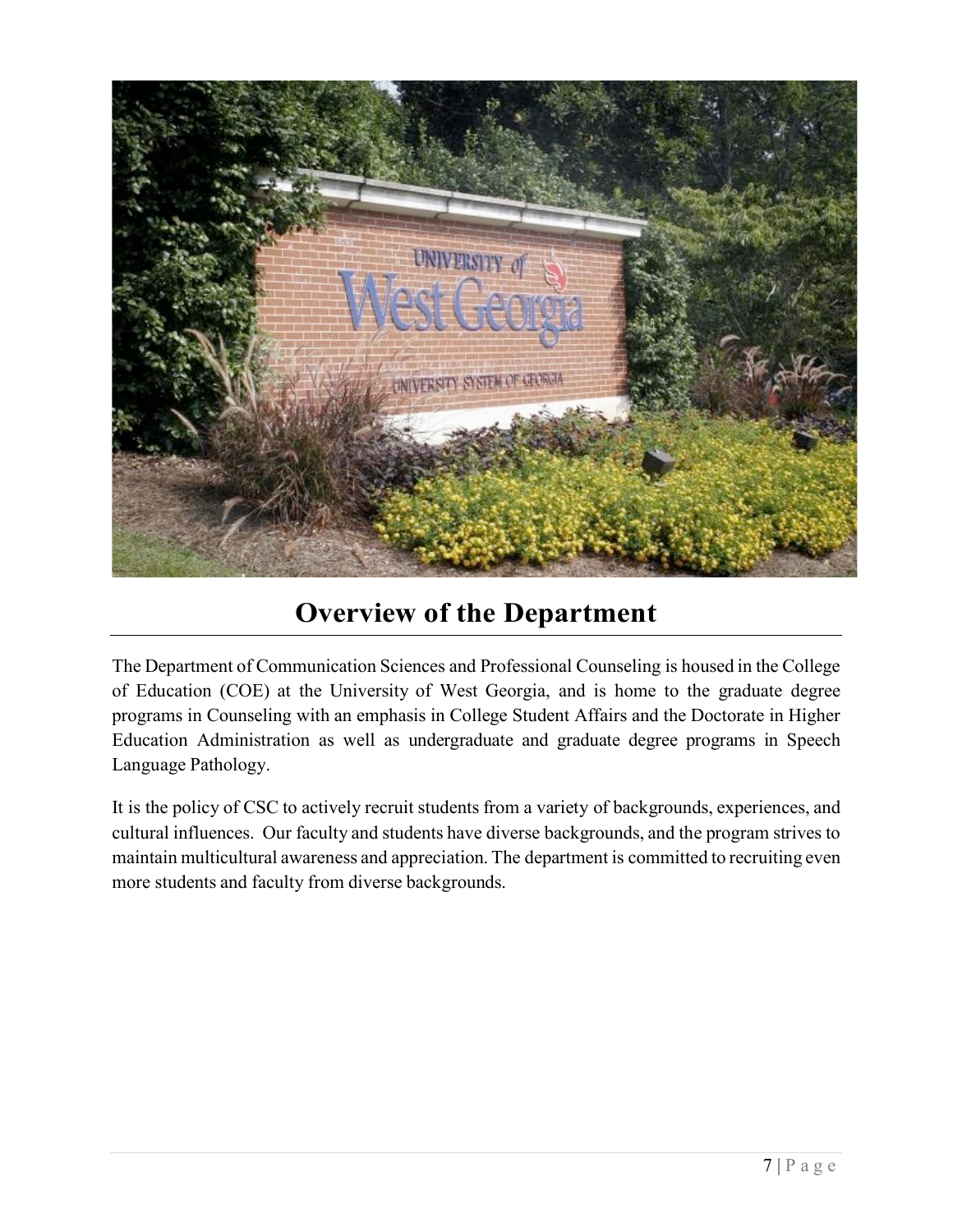# **Communication Sciences and Professional Counseling Vision and Mission Statement**

#### **Vision Statement**

The vision of the Department of Communication Sciences and Professional Counseling is to prepare exemplary practitioners who make a meaningful difference in the community and in the lives of the individuals with whom they work.

#### **Mission Statement**

The mission for the Department of Communication Sciences and Professional Counseling is to:

- 1. Prepare exemplary entry-level practitioners with the professional knowledge, skills, and disposition to deliver evidence-based practices to diverse individuals across the life span.
- 2. Prepare exemplary advanced-level practitioners with professional knowledge, skills, and dispositions to bring about systemic change through program evaluation, advocacy, and leadership.
- 3. Provide outreach to the community, including outreach through a comprehensive community clinic that delivers speech-language pathology, audiology, developmental reading instruction, special education, counseling, and related diagnostic and educational services.
- 4. Explore and communicate new knowledge through applied research.

## **Higher Education Administration Vision and Mission Statement**

#### **Vision Statement:**

To advance the practice, intellectuality, and careers of the next generation of higher education professionals.

#### **Mission Stat**e**ment:**

The mission of the University of West Georgia states, "The mission of the University of West Georgia (UWG) is to enable students, faculty, and staff to realize their full potential through academic engagement, supportive services, professional development, and a caring, studentcentered community."

The mission of the Doctorate in Higher Education Administration is to provide practical education that supports the potential of higher education administrators who are seeking to advance their career goals. This program, as an Ed.D., focuses on the practical experiences and education through professional development and academic engagement, which will help prospective students learn how to improve their campus environment.

#### **Goals and Objectives**

The program will recruit and admit administrators that work in a higher education/collegiate setting. The program is designed to increase participants' knowledge of college and university administration, leadership, finance management, and their overall ability to address and solve critical issues in higher education. The purpose of delivering the program fully online helps increase the exposure and interest of prospective students across the region, state, and nation.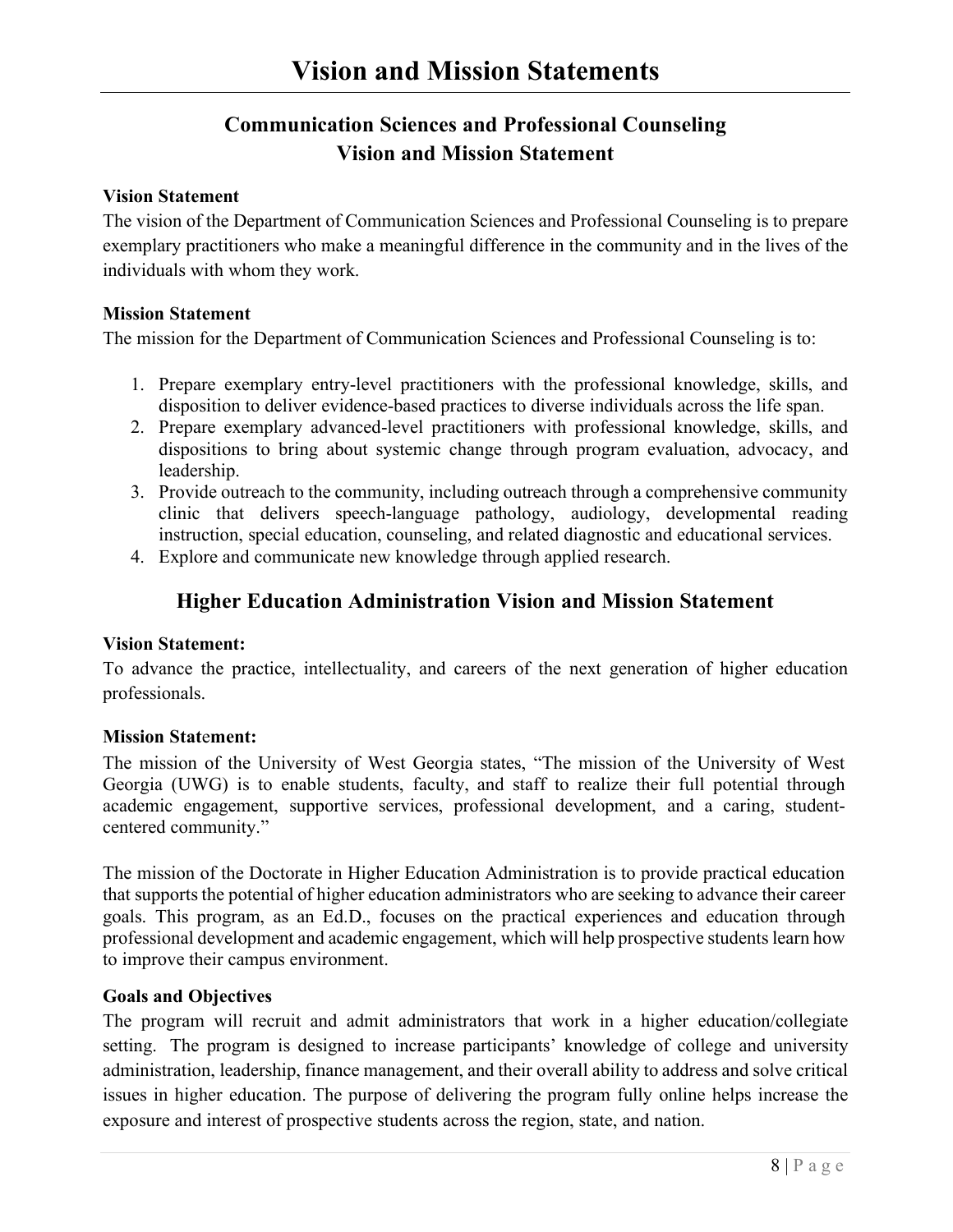This program aims to:

- 1. Appropriately and effectively address critical issues in higher education administration through critical analysis and reflective thought.
- 2. Understand, analyze, and utilize literature to influence decisions in higher education.
- 3. Conduct and review institutional assessments in order to analyze policy and program effectiveness to make informed decisions.
- 4. Understand the intricacies and nuances of higher education finance and advancement.
- 5. Identify legal issues and changes that affect practice in higher education.
- 6. Identify personal values and ethics as it influences their professional practice.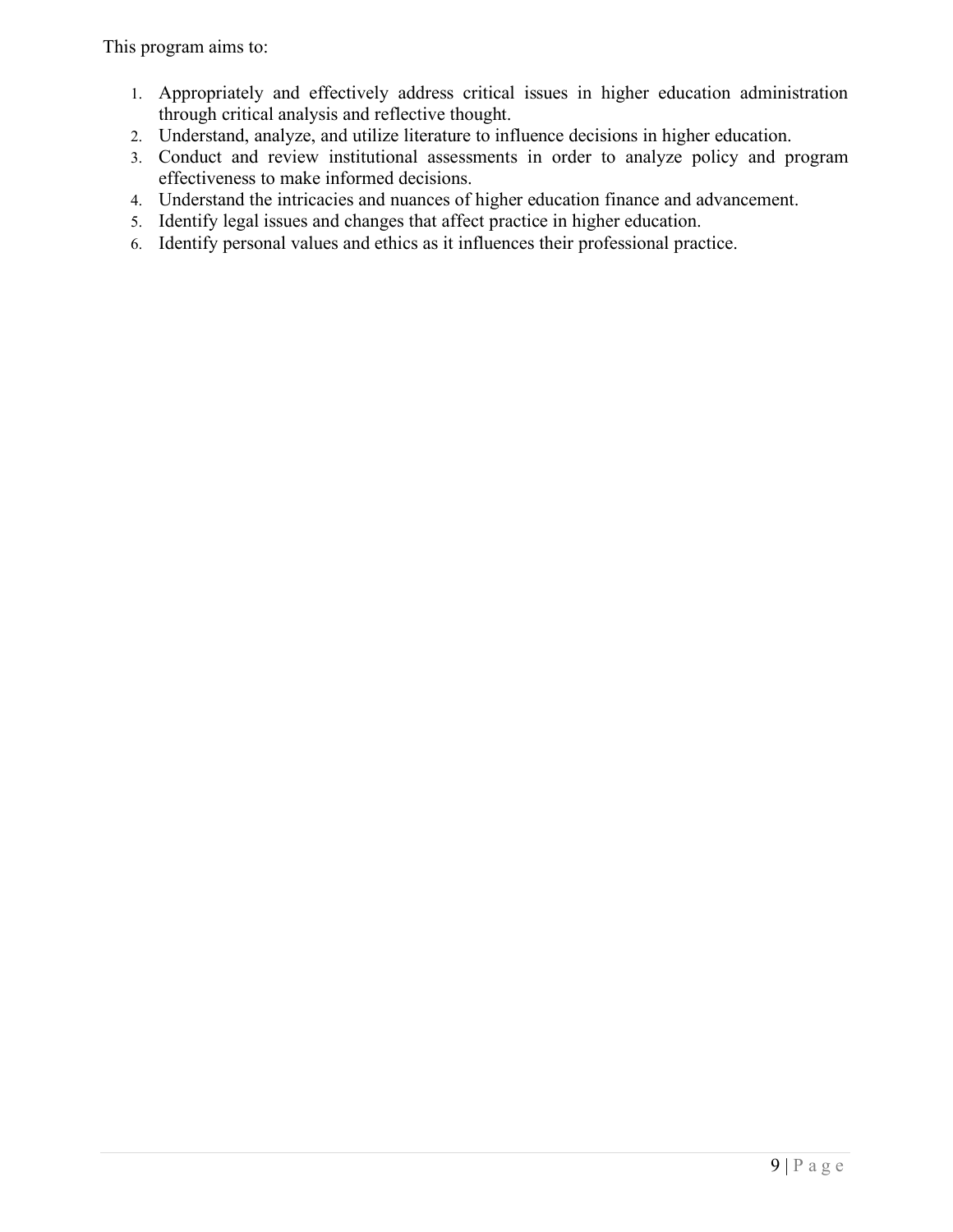## **Degree Programs**

The Area of Counselor Education and College Student Affairs offers graduate level course work leading to the following degrees:

- M.Ed. with specialties in:
	- o College Student Affairs
	- o Clinical Mental Health Counseling
	- o School Counseling
- Ed.S. degree in Professional Counseling
- Ed.D. in Professional Counseling and Supervision
- Ed.D. in Higher Education Administration

#### **Core Student Learning Outcomes**

Candidates will demonstrate advanced knowledge, skills and dispositions consistent with the NASPA/ACPA Core Competencies:

- 1. Advising and Helping
- 2. Equity, Diversity, and Inclusion
- 3. Ethical Professional Practice
- 4. History, Philosophy, and Values
- 5. Human Organizational Resources
- 6. Law, Policy, and Governance
- 7. Leadership
- 8. Personal Foundations
- 9. Student Learning and Development
- 10. Assessment, Research, and Evaluation

## **Advising of Doctoral Students**

Students are assigned an advisor upon admission to the program and receive initial advisement during orientation. Students must meet with their advisor during their first semester of course work to discuss program requirements as well as to develop their individual plans of study. Students are also recommended to schedule periodic meetings with their advisor to be sure program requirements are met. It is imperative that students keep in contact with their advisor. Because changes occur, it the responsibility of students to check their official UWG email address and to visit the Higher Education Administration program page (http://www.westga.edu/academics/education/cspc/eddhea) for any notice of change.

However, students may identify other faculty with whom they would like to work in an advisory role, and it is perfectly acceptable to request a change as long as all parties (current advisor, program director, proposed advisor) agree that it would be in the best interest of the student. A request that the Director facilitate the change to a different full-time tenure-track or tenured faculty member in the program may be made after the advisor and student have discussed the possibility of such a change. Normally such requests for a change in faculty advisors will be granted unless there is no other full-time tenure-track or tenured faculty member willing or available to advise the student.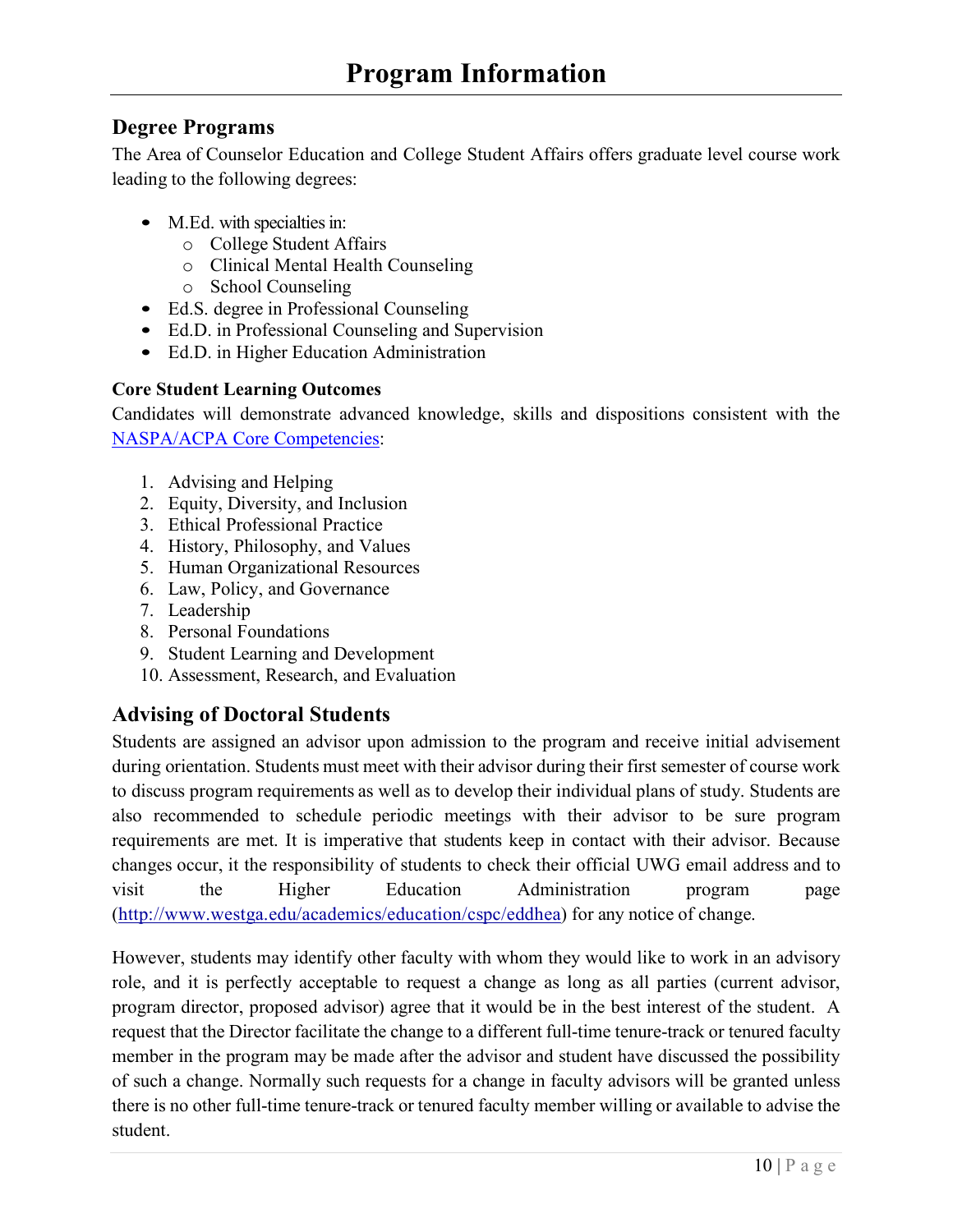Prior to the student enrolling in his or her first semester, the Director will determine which prerequisite courses have been completed and which must be taken as a part of the student's doctoral program. By the end of the student's first semester in the program, the Director will establish the student's program of study, which will include a listing of all required courses, an indication of which semesters the student will complete those courses, and a schedule for completing all other requirements for the Ed.D. There is an expectation that all students making satisfactory progress will complete the degree requirements in three years of full time study (9 credits).

#### **Dissertation Chair vs. Advisor vs Program Director**

**The Dissertation Chair** is the advisor to the dissertation. This person is responsible for the ethical and responsible oversight of the dissertation as well as direction of the study.

**The advisor** is a faculty member who helps the student with plan of study questions, curriculum oversight, and/or general academic and professional questions. Additionally, the advisor may serve as a mentor for students by assisting them by further developing their identity as professionals and adopting professional approaches to their work and interactions with others.

**The Program Director** is responsible for the administrative oversight of the program including communication, Wolf Watch, registration, etc. There is more information below about the Program Director.

There may be instances where the dissertation chair, advisor, and director are the same person, but there are times when they may not be the same.

#### **The Doctoral Program Director**

The Doctoral Program Director ensures that students have developed a reasonable plan for completing their degree programs, and that students complete and file all forms necessary to complete the degree program.

The director serves a number of important functions for doctoral students and should be consulted by students if they have questions or problems related to their academic progress. While the director will answer questions related to program requirements, students are also expected to read the UWG Graduate Catalog and this handbook to ask well-informed questions.

Dissertation Chairs and the Program Director complete and sign a number of important documents related to a student's academic program. Students are responsible for meeting with their Dissertation Chair to have documents completed and filed on their behalf. Students should be provided with a copy of all documents completed by the chair and should request such copies for their own files if they are not offered.

## **The Dissertation**

The Dissertation consists of five chapters: the introduction, the literature review, methods, results, and discussion. There may be times where a sixth chapter is needed if doing a qualitative dissertation. The introduction covers the basics of the topics and introduces the problem and "so what" of the dissertation. The literature review is an exhaustive review of the literature on the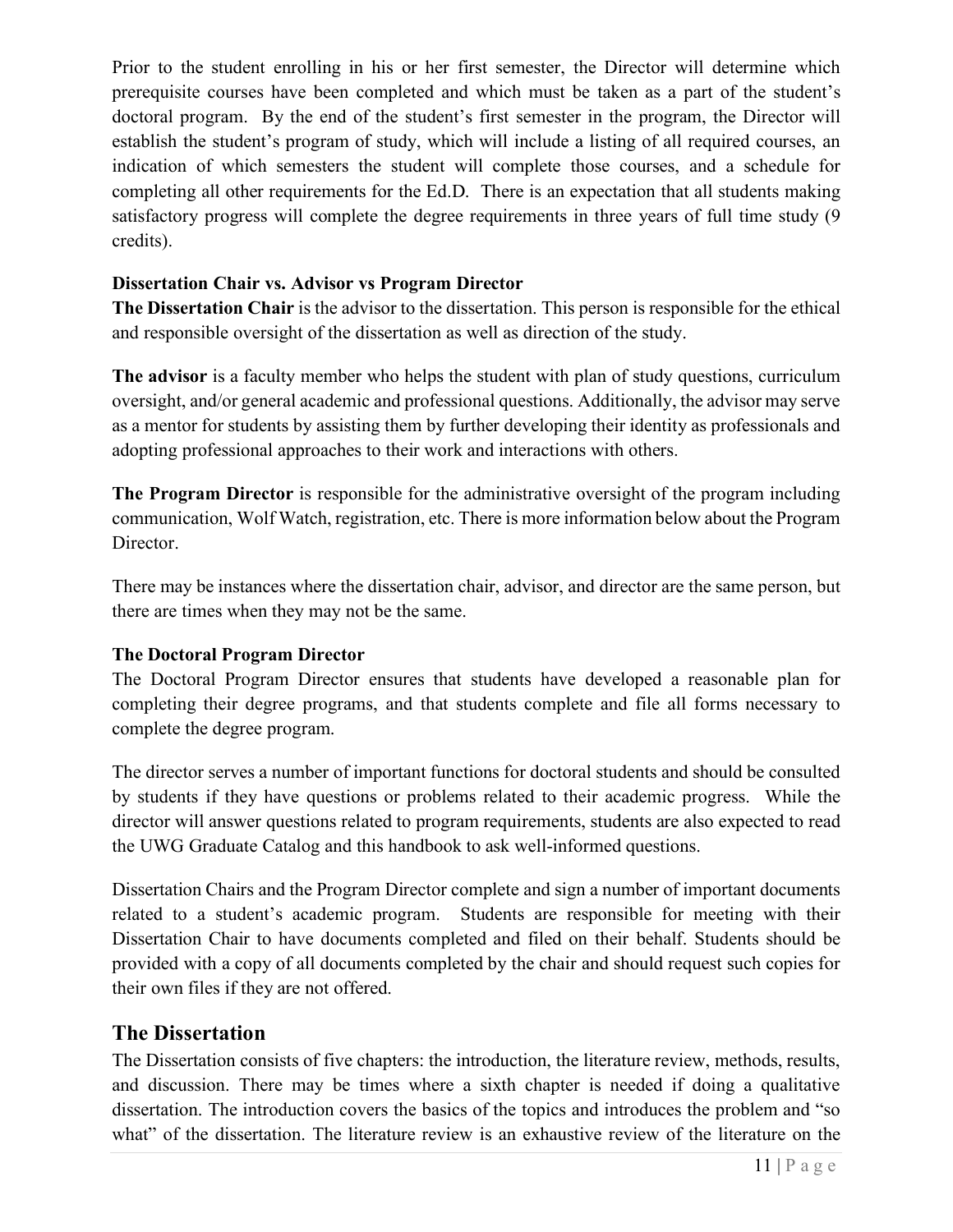phenomenon being studied. The methods section is an overview of the procedures on how the study is to be conducted to answer the research questions. The results section is the reporting of the results of the study. The discussion section, which is often the most difficult, is a review of the findings, their meaning, recommendations, and limitations of the study.

The first three chapters consist of what's called "the proposal." Once students develop the proposal and the chair signs off, the student will defend the proposal to his/her committee. Once the committee approves the proposal, the student is approved to advance to conduct the research. This also means the student is a Doctoral Candidate and no longer a doctoral student.

#### **Dissertation Chair**

The dissertation chair directs the dissertation process, and oversees completion of the required paperwork (http://www.westga.edu/academics/education/cspc/eddhea) associated with the dissertation and graduation, including the following:

- Dissertation Proposal Approval Form;
- Report of Results of Dissertation Defense Form;
- UWG forms related to graduation; and,
- UWG Dissertation Formatting Guidelines

The Dissertation Chair is also responsible for the ethical conduct of the research, protection of participants, and that the dissertation is of high quality.

#### **Committee**

The dissertation committee includes the dissertation chair, who chairs the committee, and one to two additional full-time tenure-track, tenured faculty members, or full-time professional with a terminal degree. The Director of the Higher Education Administration program will assign committees to each student. The committees will consist of at least one person competent in methods to ensure the methods are sound.

#### **Enrolling for Dissertation Credit**

Students are required to complete a minimum of 12 hours of dissertation credit, but may exceed this amount, if necessary. Enrollment begins in the fall of year three of study and continues until the dissertation has been completed. Students may opt to take more than 3 dissertation credit hours if they are projected to graduate before the 12 credit requirement is met.

The dissertation is partially completed during enrollment in specific courses and is viewed at UWG as a collaborative process. **Students are responsible for initiating communication and working collaboratively with the dissertation chair and committee in identifying goals and timelines for the completion of the dissertation.** Students are also expected to provide documents to the committee well before meetings and deadlines and should expect to receive feedback in a timely but realistic manner. It is the expectation of this program that faculty will receive two weeks of review time before a proposal and two to three weeks of review time for a dissertation defense.

#### **Dissertation Courses**

At the beginning of the semester, students should register for the dissertation hours for which their chair is the instructor. Students have the option to enter the number of credits, this number will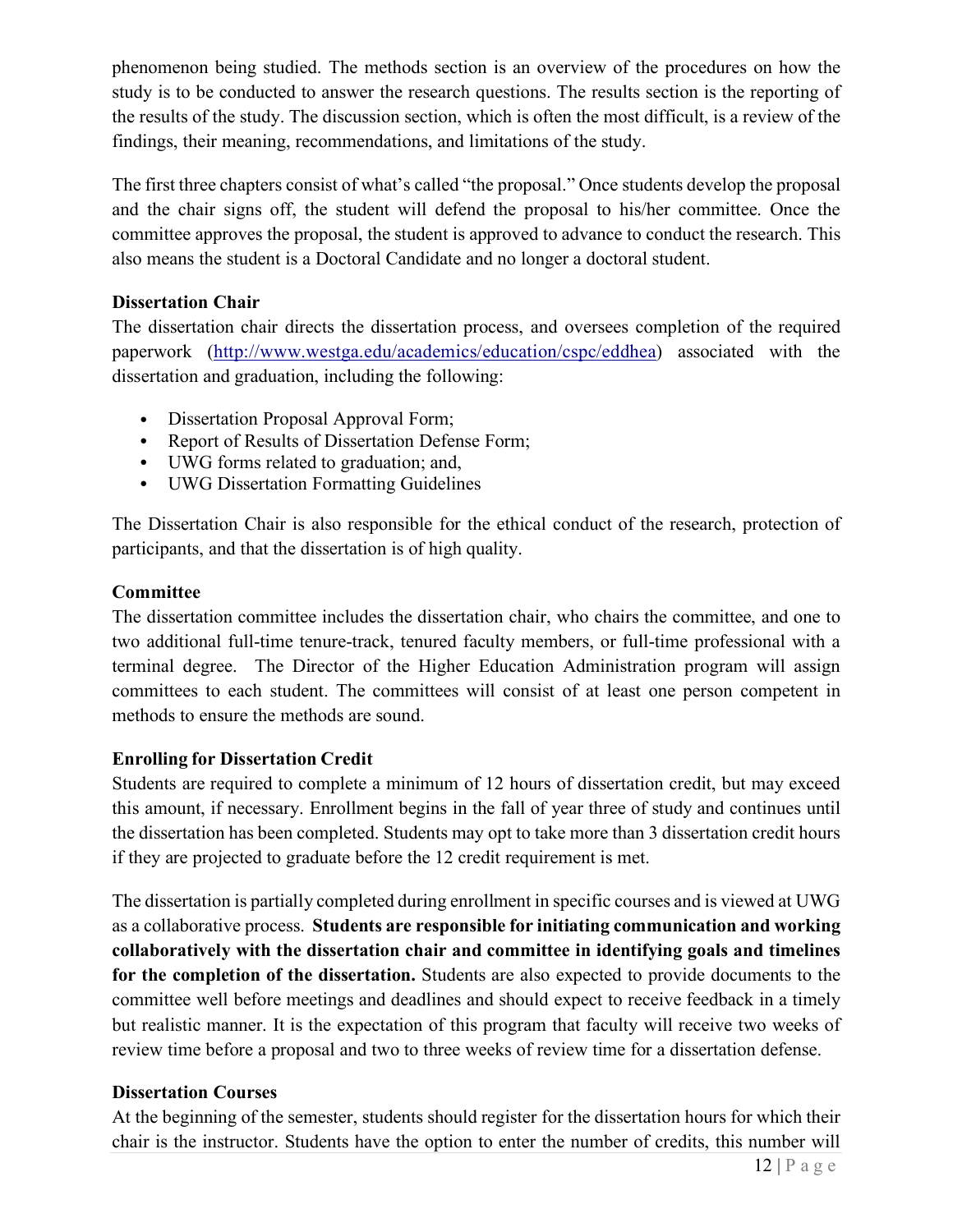typically be 3, but students can elect to take more if they are on track for an early completion of their dissertation. **It is highly recommended that the student and dissertation chair identify goals and expectations to be completed for the semester of enrollment.** Should the student meet the expectations and goals for that semester, a grade of S should be earned. However, this is only a recommendation and the faculty member overseeing the dissertation may provide the grade as he/she feels was earned by the student.

#### **Dissertation Proposal Defense**

Once the student has completed the dissertation proposal to the chair's satisfaction, the dissertation chair and student will schedule the proposal defense with the committee. The dissertation proposal form should be provided to the chair by the student and completed and signed at the conclusion of the proposal defense. This form can be found on the Program's Webpage The student and chair should permit two weeks for the committee to read the dissertation proposal prior to scheduling a defense.

After successfully defending the proposal, and prior to the conduct of research, students must also obtain approval of the review boards of the University and any additional sites where research may occur. These approvals are sought after the student has received committee approval to begin the research.

Students are responsible for receiving approval by the Institutional Review Board as part of the proposal process, before beginning their dissertation research. Forms can be obtained at http://www.westga.edu/oso/. Additionally, students are required to complete the CITI training as described on the ORSO website. CITI training is intended to prepare students with the knowledge needed to responsibly conduct research. This training is typically completed within a course. Finally, when the research has been completed, a Research Completion Form must be completed and submitted to the UWG IRB.

#### **Dissertation Defense**

Once the dissertation is completed and approved by the dissertation chair, the oral defense of the dissertation may be scheduled. When scheduling the defense, the chair and student should allow for at least two to three weeks review time for the dissertation committee. It is important to consider the review time as well as ProQuest deadlines when scheduling dissertation defenses to ensure graduation requirements and deadlines are met.

The program assistant will schedule dissertation defenses to be held on an approved, web-based meeting space. Prior to the defense, the student must provide the chair with the *Report of Results of Dissertation Defense Form*. Considering the results of the oral defense of the dissertation, committee members will arrange to provide required signatures.

When completing the dissertation, it is required that the student visit https://www.westga.edu/gradstudies/theses-dissertations.php prior to sending the final dissertation to faculty for important information and dates relevant to the dissertation.

#### **Submitting the Dissertation**

The student has full responsibility for ensuring all copies of the dissertation are correct in content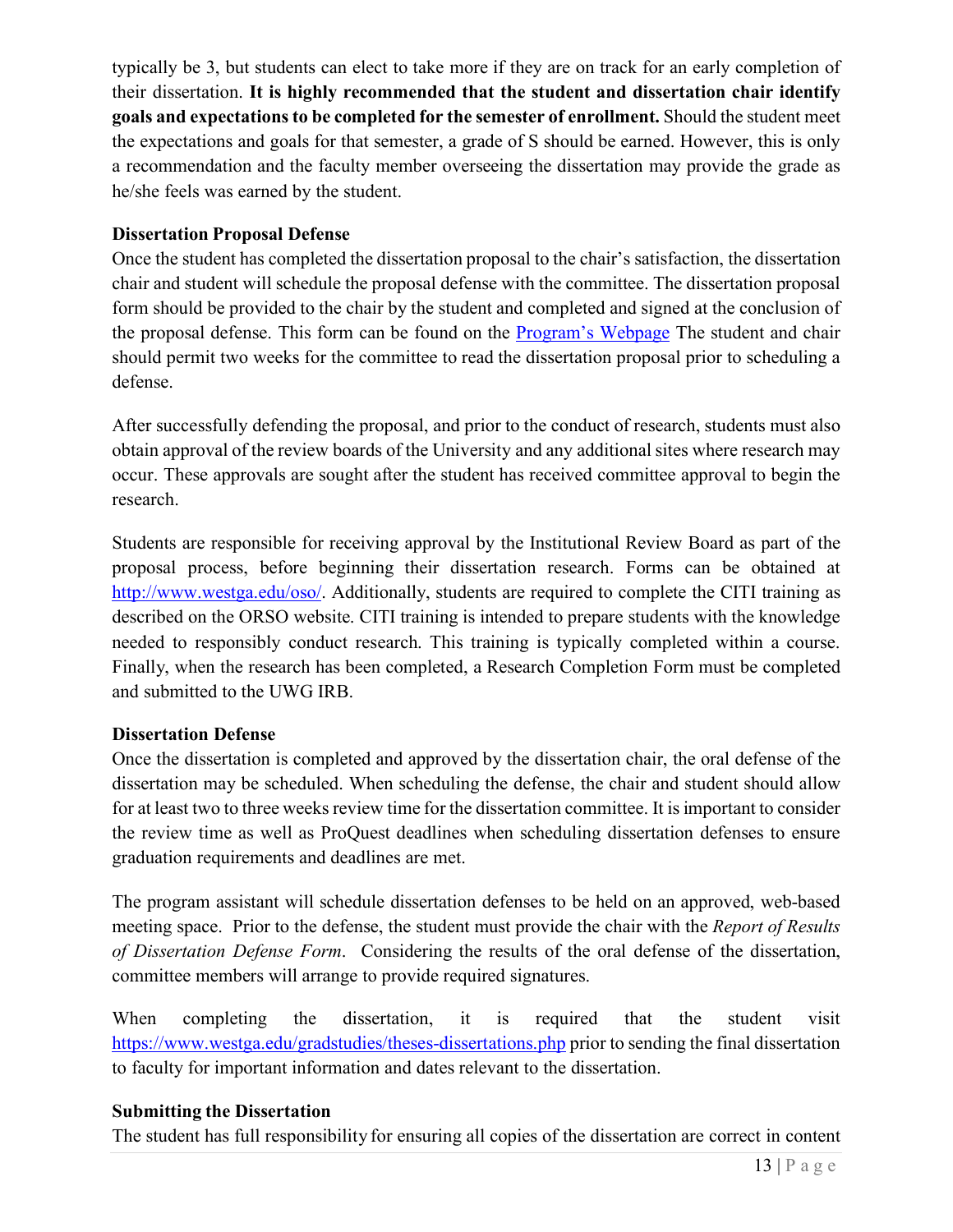and form, and submitting the final dissertation to ProQuest.

#### **Format Review**

Compare the formatting of the required Content Pages to that of the sample Content Pages included in the appendix of the UWG Thesis and Dissertation handbook. Before uploading to ProQuest, confirmation from the Dissertation Chair of a successful defense and a signed copy of the format review form isrequired. **(Must use UWG Thesis & Dissertation Handbook guidelinesfor formatting)**

# **Transfer Credits**

A maximum of 6 semester hours of appropriate graduate credit may be transferred from another academic institution upon approval of the Program Director. Credit transfer is not guaranteed and is up to the discretion of the Program Director.

The following conditions must be met:

- Coursework credited toward awarding of another degree cannot be transferred.
- No course older than 7 years will be accepted for transfer credit
- Work must have been for graduate degree credit
- Transfer courses must meet the student learning objectives for the courses they replace

A transfer credit request form is available in the department office and must be signed by the appropriate parties.

## **Plan of Study**

The plan of study is available online. It is also located in Appendix A. The plan of study may change depending on the year of entrance into the program. Additionally, the plan of study is not a binding contract.

# **Course Syllabi**

Course syllabi contain descriptions of course objectives, activities, evaluation criteria, and other general information. The syllabus is often considered the agreement between the student and instructor on completing course requirements. Whenever there is a conflict between two sources of information (i.e. CourseDen vs. Syllabus) the syllabus should always win unless there is an apparent and obvious error.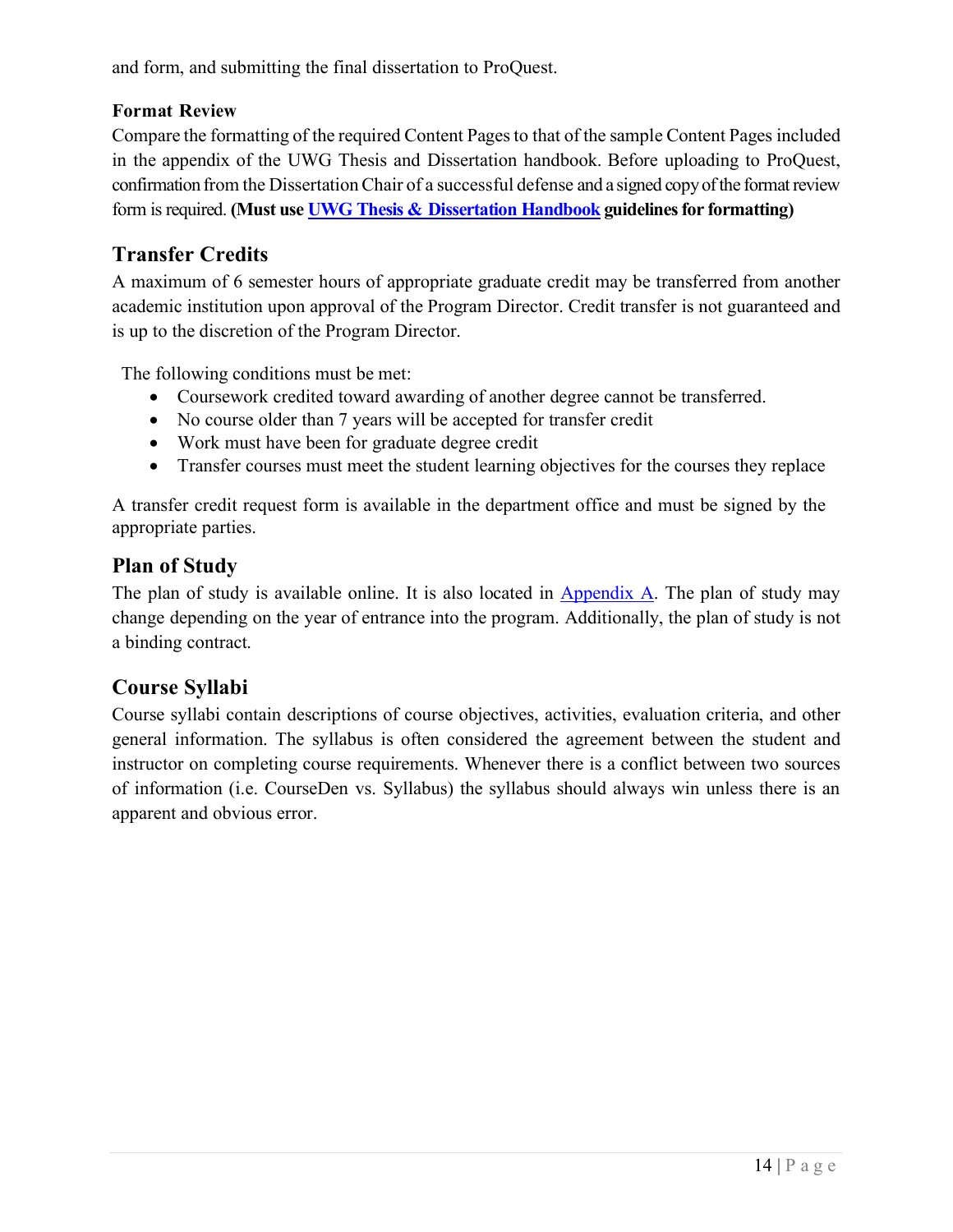#### **Assessment of Student Learning Outcomes:**

An integral part of all of our degree program is the ongoing assessment of student learning outcomes. In order to achieve this goal, key assessments across the curriculum are linked to learning outcomes. Data are entered into Tk20, the Assessment and Data Management System to which **all students must subscribe**. Students may subscribe directly online at https://westga.tk20.com or may buy a subscription pack at the University bookstore.

## **Course Evaluations**

At the end of each semester students are asked to anonymously evaluate each course and instructor. This is a University-wide evaluation process. The purpose of this evaluation is to provide the instructor with constructive feedback relative to future teaching of the course, teaching style, and interpersonal skills. Additionally, students may, at any time, communicate to any faculty member their needs, observations, or appraisal. The data collected from all evaluation methods may be used by faculty for continuous improvement of the program.

#### **Student Review Process**

The student review process, not to be confused with the systematic review process, specifically addresses poor academic standards or dispositional issues affecting the student and/or classmates. The purpose of this process is to (a) ensure the student's right to equal application of policies and procedures and (b) ensure due process is met.

Faculty or students may initiate the student review process by submitting a written request to the Department Chair. Faculty will discuss the request and a committee will be convened to address the concerns in question. Students are notified in writing by email if under review with a detailed description indicating the concerns and reason for review. Additionally, if under review, students will be notified of the process for responding and given an appropriate opportunity to respond.

The student review committee will request a meeting with the student, collect any information relevant to the situation, and make a recommendation that best addresses the severity of the situation. The recommendation can include, but is not limited to, a professional development plan, retake of classes, suspension, or expulsion.

# **Course Registration**

#### **The Scoop**

The Scoop is an online resource published each semester. This indispensable guide contains essential information including the University calendar, general announcements, class periods, exam schedules, registration deadlines, financial aid information, a map of the campus, and other important details.

Find The Scoop at https://www.westga.edu/student-services/registrar/the-scoop.php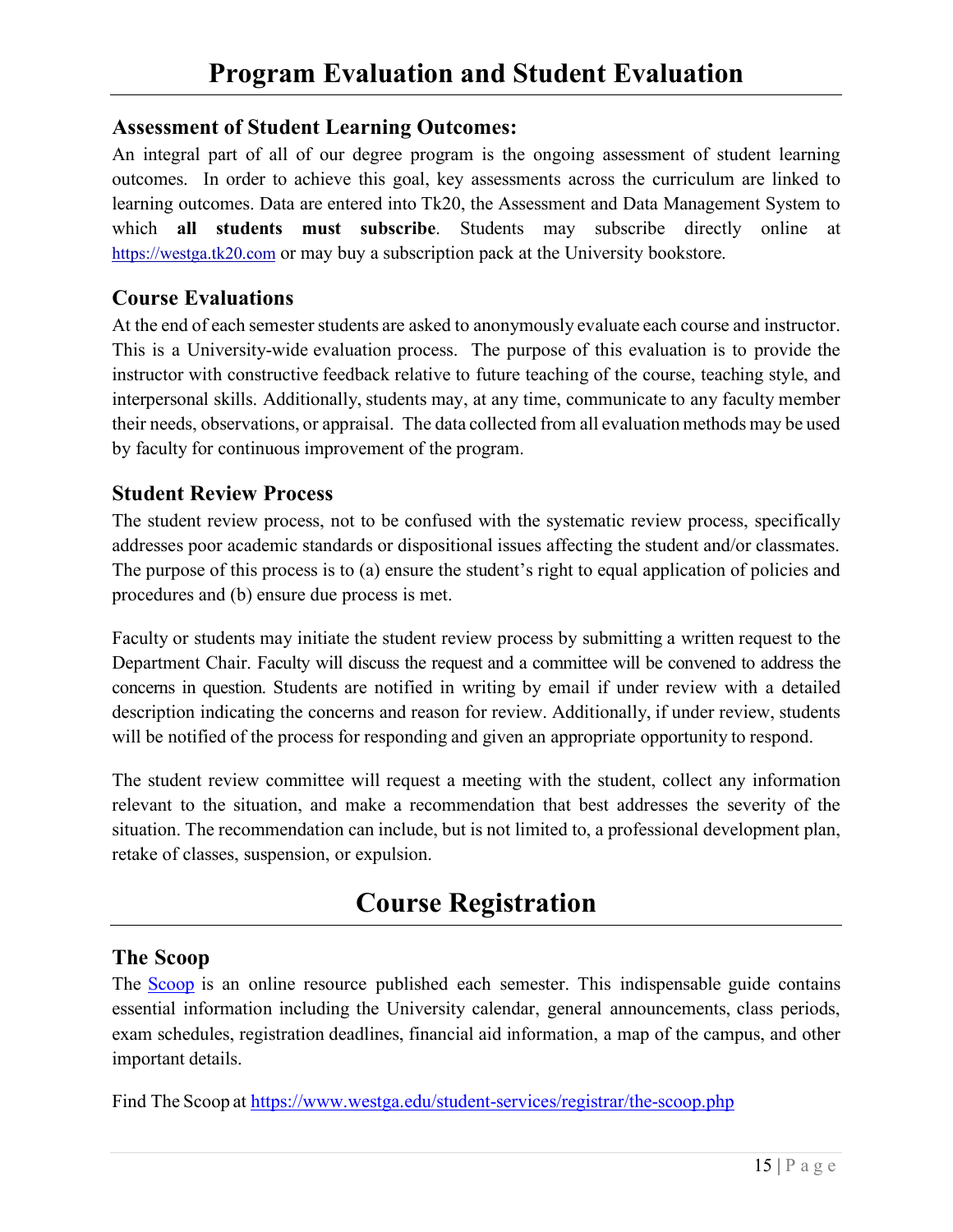# **Class Bulletin**

A listing of courses offered during the current and, usually two semesters past, can be found on the UWG website. The class bulletin can be found here: https://grim.westga.edu/www/schedule.htm

## **Selection of Courses**

Selection of courses should be done in consultation with one's advisor. During advisement sessions, the academic advisor will review the Plan of Study and discuss scheduling of classes with the exception of entering cohort students.

## **Academic Orientation**

Students who are newly admitted in the HEA program will receive an invitation to a mandatory Academic Orientation and will have the opportunity to be initially advised. This orientation will also present important information about being a graduate student at the University of West Georgia. Additionally, students and faculty will be introduced, and important details relevant to the HEA program will be shared.

## **Continuing Students**

Registration dates are available online in the Scoop. After the first semester, continuing students may register for next semester courses during "early registration." Registration may be accomplished on-line at http://banweb.westga.edu, in person at the Registrar Office, or by mail. Registration during the "early registration" period is recommended because returning students are more likely to obtain a seat in the desired class.

## **Class Schedules and Mode of Delivery**

Courses are offered fully online (synchronous or asynchronous).

# **Drop/Add and Withdrawal**

If it is necessary to drop or add a course after registration, there is a one to three day opportunity at the beginning of each semester. After that time period, withdrawal policies are in effect, including a grade of "W" on the transcript and no refund of tuition. See www.westga.edu/registrar/ for policies and procedures.

# **Financial Aid and Tuition**

## **Fees and Fee Payment**

Fee payment may be made on-line https://www.westga.edu/student-services/bursar/index.php, in person at the Registrar's Office, or by mail. If payment is late, classes may be dropped and a late fee will be assessed.

## **Financial Aid**

Financial Aid is available in a variety of forms including federal, state, institutional loans, grants, scholarships and work programs. Please visit the Financial Aid office www.westga.edu/finaid/ for more information. Loans are typically dispensed around two weeks after classes start. If students have taken out loans, fees will be taken out of the loan money before it is dispensed.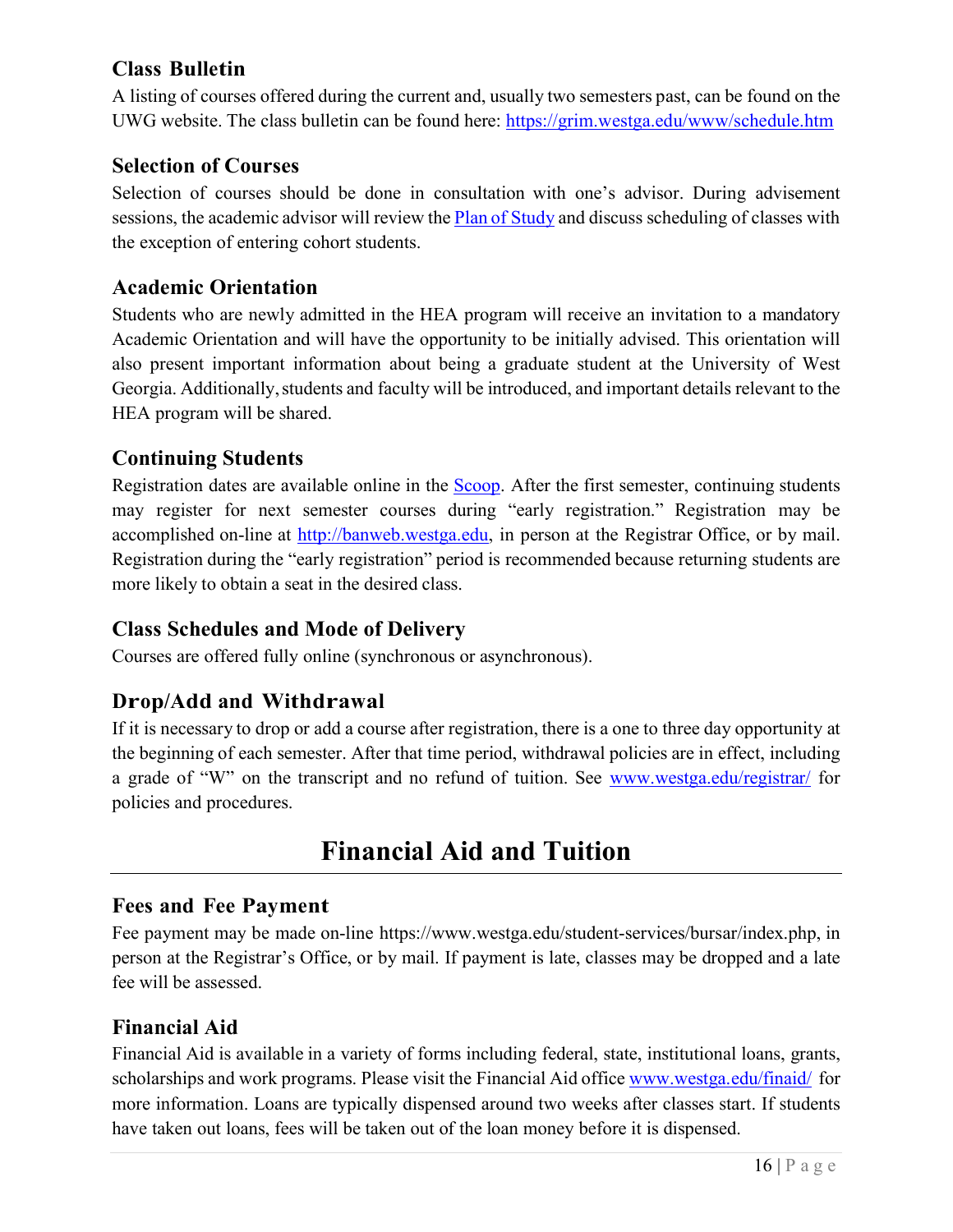# **Academic Standing and Retention**

Grades are letter grades of A, B, C, and F for graduate students. The Dissertation Course is graded with S/U (satisfactory and unsatisfactory). All students enrolled in HEA programs must maintain a cumulative graduate-level GPA of 3.0 or higher to remain in good academic standing. **Any student obtaining a grade lower than a B in a core course must retake the course**, **regardless of the cumulative GPA, and obtain a grade of B or higher.** A grade lower than a B in a noncore course may not be included in the student's approved plan of study. The student may retake the same course and obtain a grade of B or higher, or substitute another graduate-level course (approved by the advisor) to include in the approved plan of study. Receiving an F or two C's will result in suspension from the program for a minimum of one semester.

# **Grading Policy**

Grading policies are outlined in the course syllabus and are in accordance with the Grading System for Graduate Students as outlined in the Graduate Student Handbook located on the Graduate School's webpage: https://www.westga.edu/academics/gradstudies/ under student resources.

- Doctoral students who earn a grade of Unsatisfactory will be placed on Academic Probation, regardless of the cumulative GPA.
- A student who earns a Satisfactory grade the subsequent semester will return to Good Academic Standing.
- Doctoral students who earn a second grade of Unsatisfactory will be dismissed from the University, regardless of the cumulative GPA.
- Students who earn two C's or one F may be dismissed from the program.

## **Academic Standards**

Academic Standards are described in the Graduate Catalog located on the Graduate School's webpage: https://www.westga.edu/academics/gradstudies/ under student resources.

## **Academic Appeals**

Students have the right to appeal a course grade. Policy for grade appeals are located on the Graduate School's webpage: https://www.westga.edu/academics/gradstudies/ under student resources.

## **Assignment of Incomplete**

An incomplete (I) indicates that a student was doing satisfactory work, but, for non-academic reasons beyond his or her control, was unable to meet the full requirements of the course. An incomplete will be given only for illness, death in the family, or other instances deemed appropriate per the faculty. An incomplete must be removed by the completion of work within one calendar year; otherwise, the Incomplete (I) becomes a Failure (F).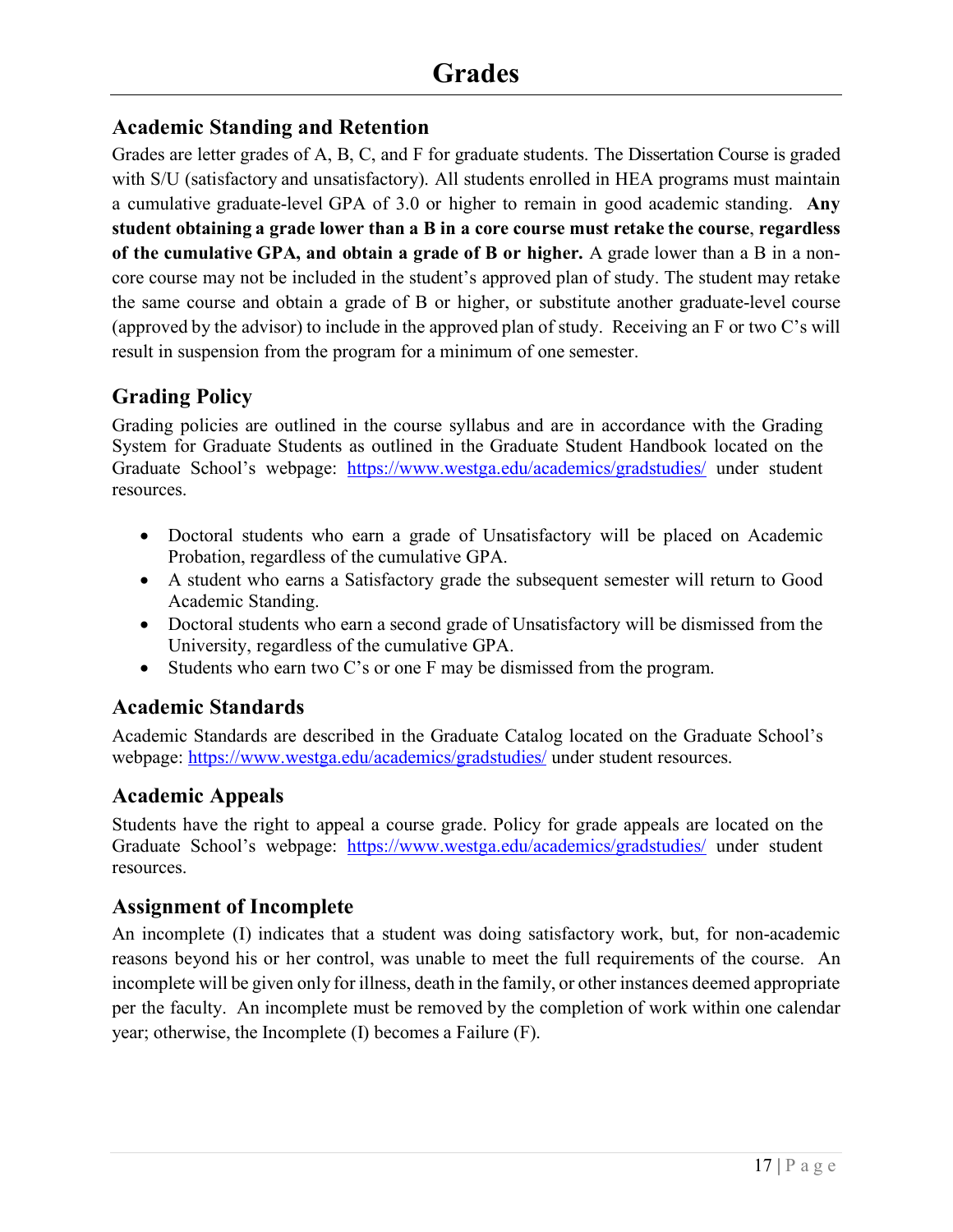#### **Completion of the Dissertation**

For the 2017 cohort, the culminating experience will be incorporated into the Capstone class, and will comprise of exams taken from core courses over the past two years. Faculty reserve the right to alter exit exams as they see fit within their professional opinion. This may result in slight changes to the exit exam policy for incoming cohorts.

## **Application for Graduation**

A student is required to submit an application for graduation with the Graduate Office. Directions for completing this process can be found at https://www.westga.edu/studentservices/registrar/steps-for-graduate.php. The deadline for submission of the graduation application is typically as follows:

#### **Graduate Application Deadlines**

| <b>Spring Graduation</b> | October 1 |
|--------------------------|-----------|
| <b>Summer Graduation</b> | March 1   |
| <b>Fall Graduation</b>   | August 1  |

## **Graduation Regalia and Supplies**

Graduation supplies may be ordered online through the University Bookstore website http://www.bookstore.westga.edu/.

# **General Information**

## **I.D. Cards**

Student ID cards are made in the Wolves Card Office located in the University Community Center (UCC), Top Floor, from 8 am until 5 pm, Monday through Friday. Student I.D. cards are free of charge for students enrolled in a University program. The same card is used throughout the entire enrollment period. It is validated as students pay fees each term and is non-transferable.

## **MyUWG**

MyUWG is an innovative tool designed to simplify the process of using email, Banweb, WebCT and more. It provides a central login and url for access to almost everything students' need at UWG. To access MyUWG go to http://myuwg.westga.edu/

## **MyUWG email account**

Upon admission to the university every student is automatically provided with a free Google Apps account and free personal webspace with a domain of  $@mv$  westga.edu. The University considers this account to be an official means of communication between the University and the student. The purpose of the official use of the student e-mail account is to provide an effective means of communicating important university related information to UWG students in a timely manner. It is the student's responsibility to check his or her email.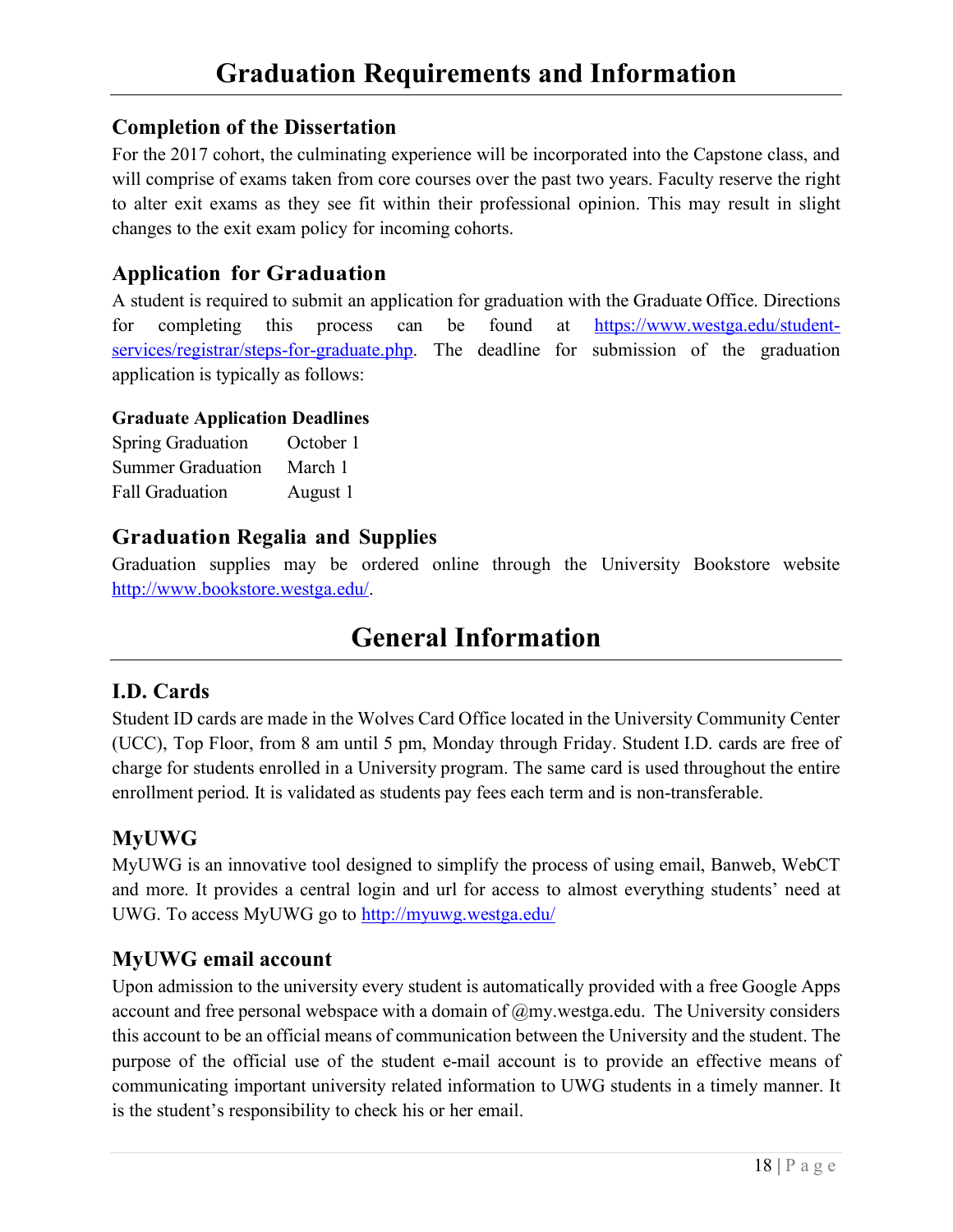# **HEA Listserv**

The HEA Program maintains a student listserv. You are automatically enrolled in this listserv upon admission to the program. The listserv is moderated and used to communicate about important matters such as deadlines, course scheduling changes, job openings and other current news items.

# **Parking and Vehicle Registration**

All vehicles parking on campus must be registered with Parking Services. Students must register their vehicles and obtain a hangtag in person at Parking Services in Row Hall (hours 7:30 AM to 4:30 PM). Students have the first five class days after the beginning of their first semester to register their vehicles. Upon vehicle registration, a hangtag will be issued and is required for parking on campus. Failure to display a hangtag will result in a citation. Park only in the designated parking areas that is depicted on the parking hangtag. It is important to pay all parking tickets promptly; unpaid parking tickets will result in an inability to register for classes until the fine is paid. Parking ticket appeals must be made within five days. Students should be familiar with the UWG Parking Code found at the Parking Services webpage.

# **Student Support Services**

#### **Personal Counseling**

Personal counseling for students is available at no cost through UWG Counseling Center. Students are encouraged to use this confidential service if the need should arise. Often when learning how to promote growth and change for students, it becomes necessary to examine one's own change process. Faculty may suggest students seek counseling when personal issues appear to be interfering with the student's professional development. Any contact with UWG Counseling Center is confidential. To learn more about services or to learn how to make an appointment visit http://www.westga.edu/counseling/.

## **Accessibility Services**

All students are provided with equal access to classes and materials, regardless of special needs, temporary or permanent disability, special needs related to pregnancy, etc. Students with a documented disability may work with the Office of Accessibility Services to receive essential services specific to their disability. Disabilities may be temporary or permanent, and are categorized into three areas; physical, psychological and learning disorders. Students with documented special needs may expect accommodation in relation to classroom accessibility, modification of testing, special test administration, etc. For more information, please contact Accessibility Services at https://www.westga.edu/student-services/testing/index.php.

#### **Career Services**

UWG career services offers comprehensive resources for students including job search information, student employment, and volunteer opportunities. Staff also provides help with resume and cover letter writing and mock interviews. To learn more about UWG career services visit https://www.westga.edu/student-services/careerservices/index.php.

# **Additional Resources**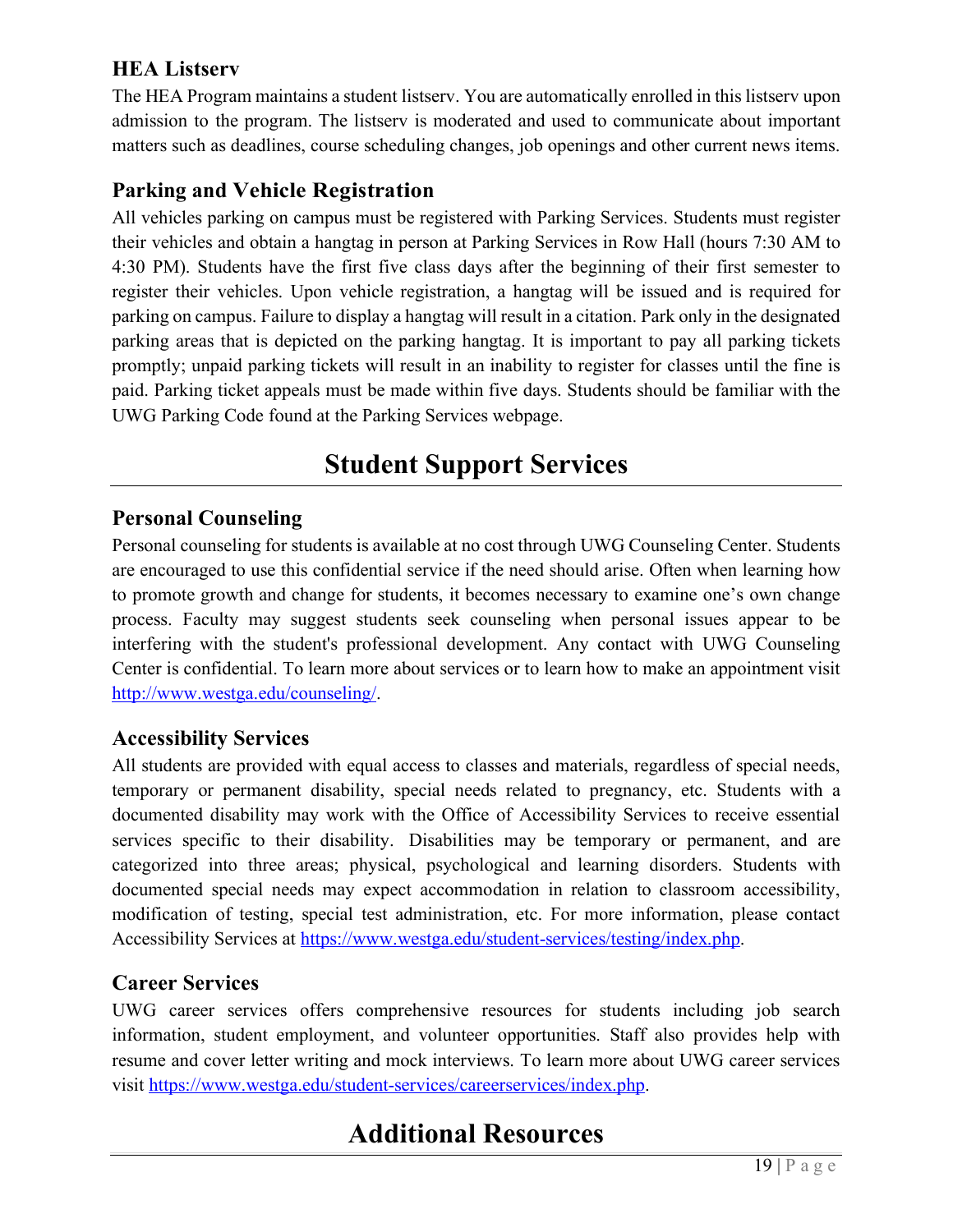## **Bookstore**

The University Bookstore is a campus resource for UWG textbooks, gear and supplies. The bookstore website enables students to buy or sell used and new textbooks; find official UWG gear; and purchase software, gifts, and graduation supplies on-line. Search the bookstore homepage at www.bookstore.westga.edu/.

# **CourseDen/D2L**

CourseDen/D2L is the online course management system used by UWG. All or part of your course content for every course will be delivered using CourseDen. The log in page for CourseDen is at https://westga.view.usg.edu/.Your login is your UWG ID and password. Help information is noted on the login page as well as at http://uwgonline.westga.edu/help.php.

# **Ingram Library**

The Ingram Library on the UWG campus houses a multitude of resources, including books, professional journals, government documents, and the Annie Belle Weaver Special Collections. Visit the library's website www.westga.edu/~library/ for complete information about the library holdings, reference resources, circulation, and other details. A useful service offered by the library is Ask-A-Librarian, an electronic connection to library the staff.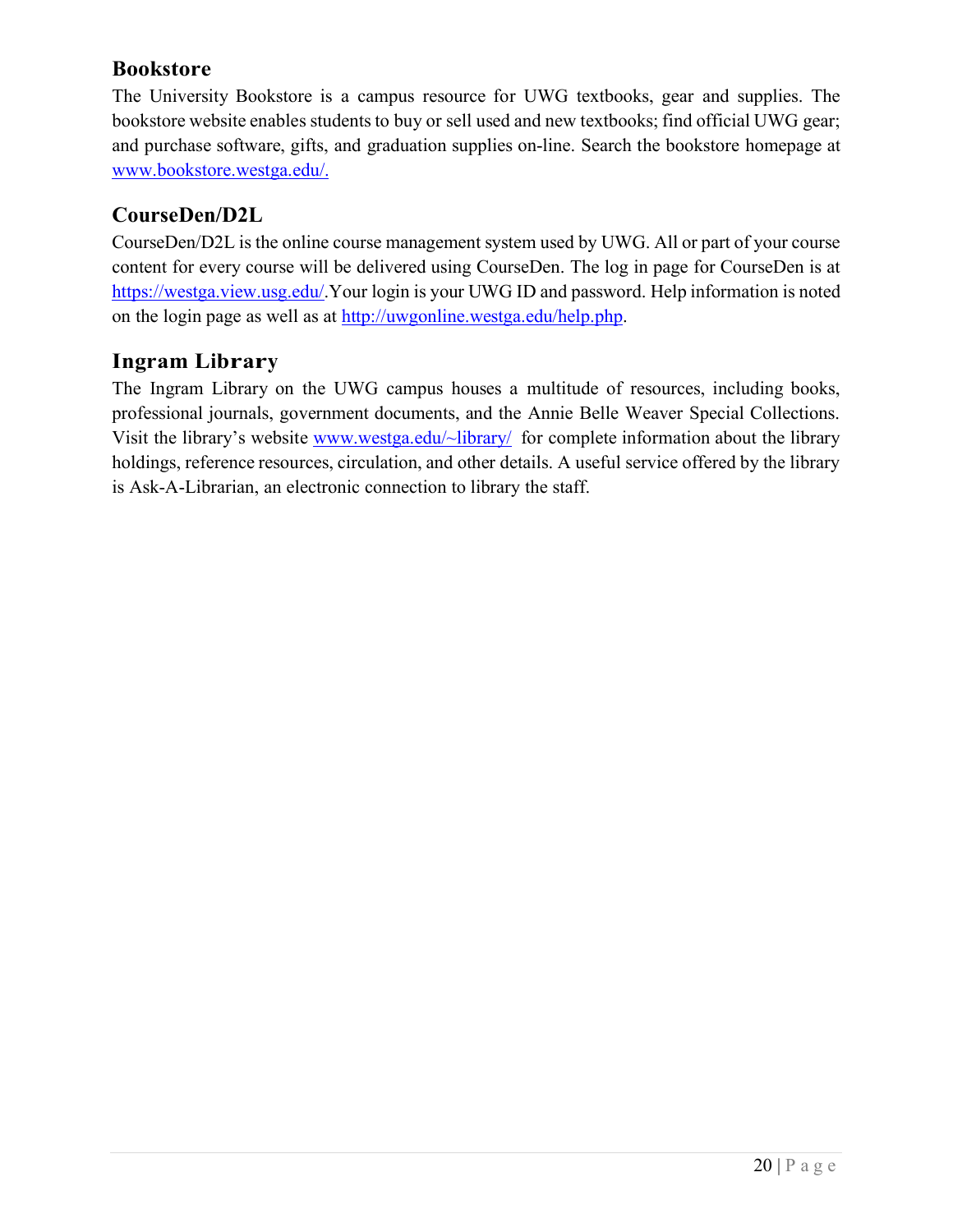# **Appendix A**

#### **Program Sheet and Plan of Study Work Sheet EdD in Higher Education Administration**

| <b>Higher Education Administration</b>                            |                         |    |
|-------------------------------------------------------------------|-------------------------|----|
| <b>CORE CURRICULUM</b>                                            | <b>HRS</b>              | GR |
| <b>First Fall Semester</b>                                        |                         |    |
| CEPD 9210 History of Higher Education                             | 3                       |    |
| CEPD 9212 Advanced Seminar in Leadership                          | $\overline{3}$          |    |
| CEPD 9211 Organizational Theory                                   | 3                       |    |
|                                                                   |                         |    |
| <b>First Spring Semester</b>                                      |                         |    |
| CEPD 9213 Critical Issues and Trends in Higher Education          | 3                       |    |
| CEPD 9214 Analysis of Higher Education Literature                 | $\mathfrak{Z}$          |    |
| CEPD 9215 Advanced Legal Issues and Policy Studies                | $\overline{\mathbf{3}}$ |    |
|                                                                   |                         |    |
| <b>First Summer Semester</b>                                      |                         |    |
| CEPD 9216 Values and Ethics in Higher Education Leadership        | 3                       |    |
| CEPD 9217 Diversity Issues in Higher Education                    | $\overline{3}$          |    |
|                                                                   |                         |    |
| <b>Second Fall Semester</b>                                       |                         |    |
| CEPD 9219 Governance in Higher Education                          | 3                       |    |
| CEPD 9222 Quantitative Research in a Higher Education Environment | $\overline{3}$          |    |
| CEPD 9218 Capital Projects and Finance Management                 | 3                       |    |
|                                                                   |                         |    |
| <b>Second Spring Semester</b>                                     |                         |    |
| CEPD 9220 Enrollment Management                                   | $\overline{3}$          |    |
| CEPD 9224 Institutional Assessment and Program Effectiveness      | 3                       |    |
| CEPD 9221 Qualitative Research in a Higher Education Environment  | $\overline{3}$          |    |
|                                                                   |                         |    |
| <b>Second Summer</b>                                              |                         |    |
| CEPD 9223 Applied Research Practices                              |                         |    |
| CEPD 9225 Directed Doctoral Research                              |                         |    |
|                                                                   |                         |    |
| <b>Dissertation Hours</b>                                         |                         |    |
| CEPD 9999 Dissertation                                            | 12                      |    |
|                                                                   |                         |    |
| <b>Total Hours</b>                                                | 60                      |    |
| <b>COMMENTS:</b>                                                  |                         |    |
|                                                                   |                         |    |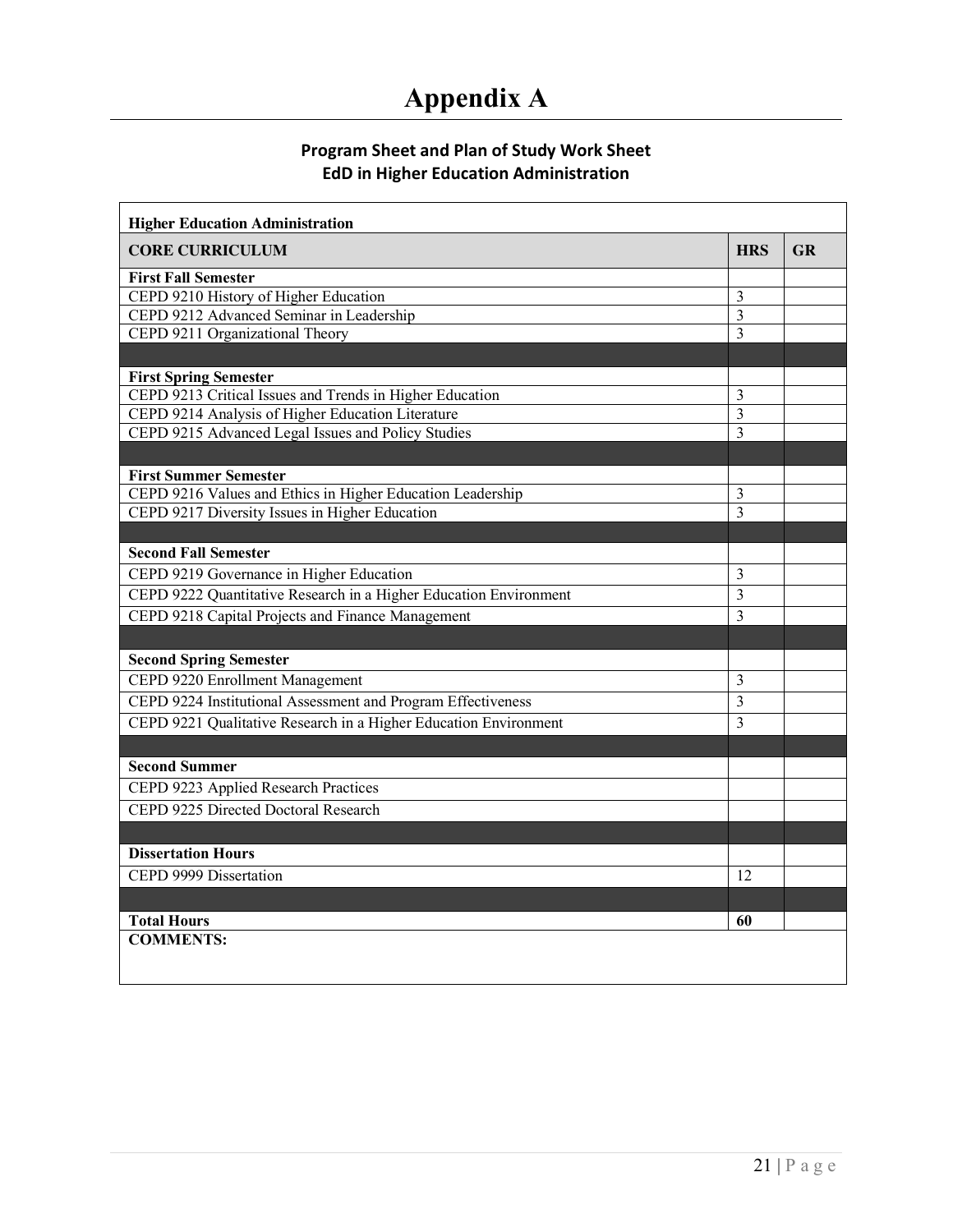## **SYSTEMATIC REVIEW AND RETENTION PROCEDURES**

Higher Education Administration University of West Georgia

In order to promote professional and personal development, faculty systematically monitor and evaluate the academic, professional, and intrapersonal/interpersonal functioning of all students enrolled in programs in Counselor Education and College Student Affairs at the University of West Georgia.

Each student will participate in progress monitoring at least twice during his or her enrollment. Students will be notified by email when they are eligible for review and will complete a form called *Student Progress and Accomplishments* available to them in Tk20. The data provided by students will be reviewed in combination with course grades, key assessment results, and behavioral observations to identify strengths and potential areas for improvement during a faculty meeting scheduled for this purpose. Outcomes of the review are shared with the student through results of the *Performance Monitoring Rubric*. The 4-point rubric is used to rate performance as Exemplary (4), Proficient (3), Developing (2), and Unsatisfactory (1).

Acceptable progress at the first review is determined by rubric scores of 2 or higher in all categories. Any scores of 1 (unacceptable) will immediately result in a professional development plan developed jointly by the student and his/her advisor. The goal of the plan is remediation of the problem area. Continued participation in the program will be contingent on successful remediation of the problem area(s).

Acceptable progress at the second review is determined by rubric scores of 3 or higher in all categories. Any scores of 1 (unacceptable), or more than one score of 2 (developing), will immediately result in a referral to the student review committee and may result in suspension or expulsion from the program.

# **Student Rights**

- Students have a right to review this policy
- Students have a right to receive written description of the faculty concerns prior to any meetings to discuss progress or remediation
- Students have a right to respond to concerns raised about their progress and have their responses considered and integrated, when feasible, into professional development plans
- Students whose progress review results in recommendations for suspension or dismissal have the right to appeal that decision beginning with the department head.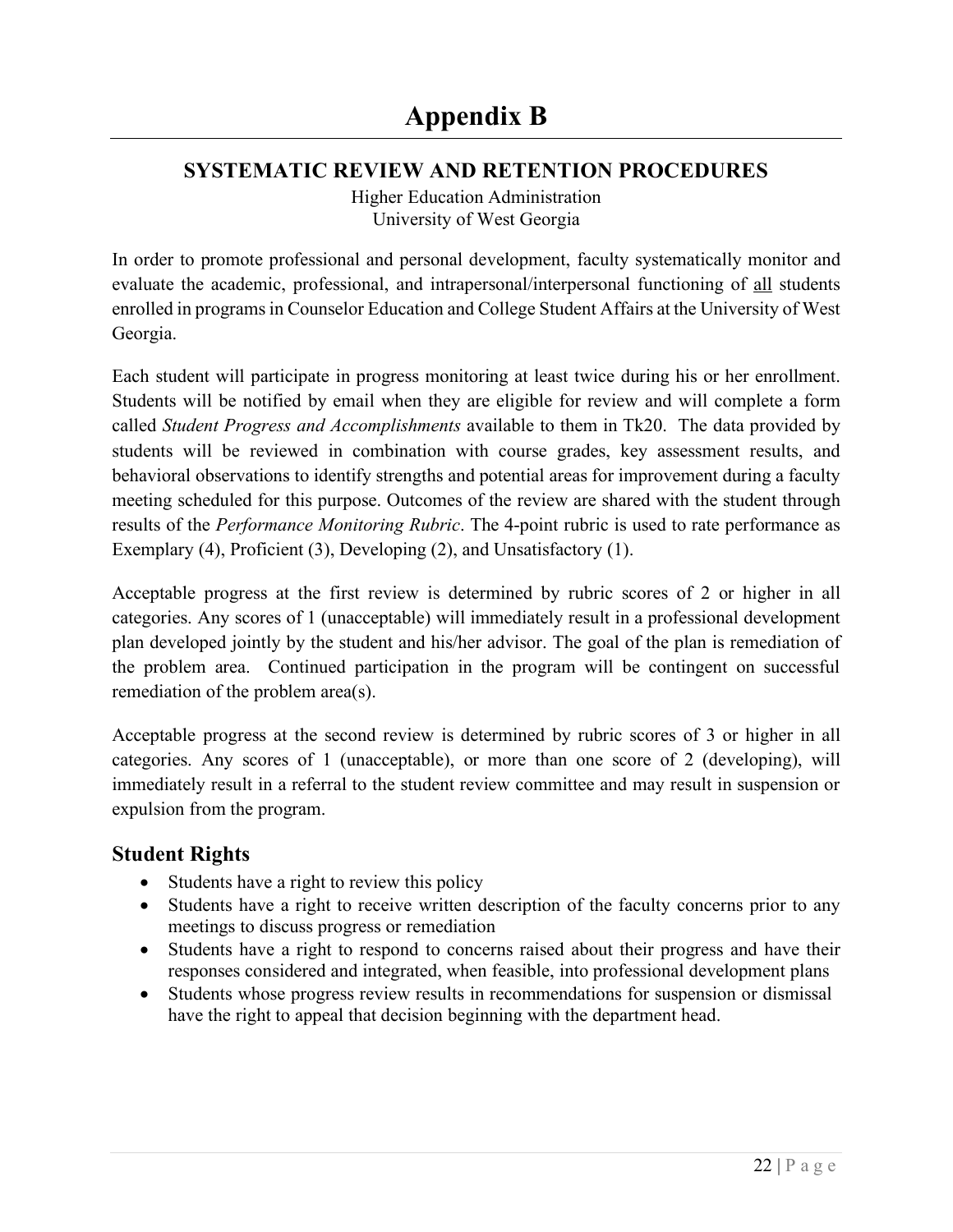# **Appendix C**

Doctoral candidates in Higher Education Administration program conduct a dissertation to meet the dissertation requirement for the Ed.D. This project is based on professional practice and is designed to enhance various skills for practitioners in the field of higher education.

Candidates will use the following outline as they prepare the final report of their dissertation for review by their advisory committees. The first three chapters are those that must be included in the proposal. Dissertations are submitted electronically. Details will be made available regarding hardcopies for those who wish to obtain them. The UWG Dissertation Style Guide must be used when developing the Dissertation.

The final document includes:

- 1. Title Page
- 2. Signature Page
- 3. Abstract
- 4. Copyright (optional)
- 5. Dedication (optional)
- 6. Acknowledgments (optional)
- 7. Vita (optional)
- 8. Table of Contents
- 9. List of Tables, Figures, or Illustrations
- 10. Body of Dissertation
- 11. APA Style References
- 12. Appendices

The Ed.D. in Higher Education Administration prefers the following outline for the Body of the Dissertation.

#### 1. **Chapter I – Introductions and Background**

- 1.1. Introduction and purpose of problem being researched supported by literature that discusses the problem or phenomenon
- 1.2. Statement of the problem
- 1.3. Purpose of the Study
- 1.4. Research Questions
- 1.5. Significance of the study
- 1.6. Preview of methods and procedures
- 1.7. Conceptual Framework
- 1.8. Organization of Study
- 1.9. List of definitions
- 2. **Chapter II – Literature Review**
	- 2.1. Literature indirectly and directly related to topic
	- 2.2. Review of evidenced based strategies addressing problem being discussed
	- 2.3. **Note: This should include peer-reviewed academic literature.**